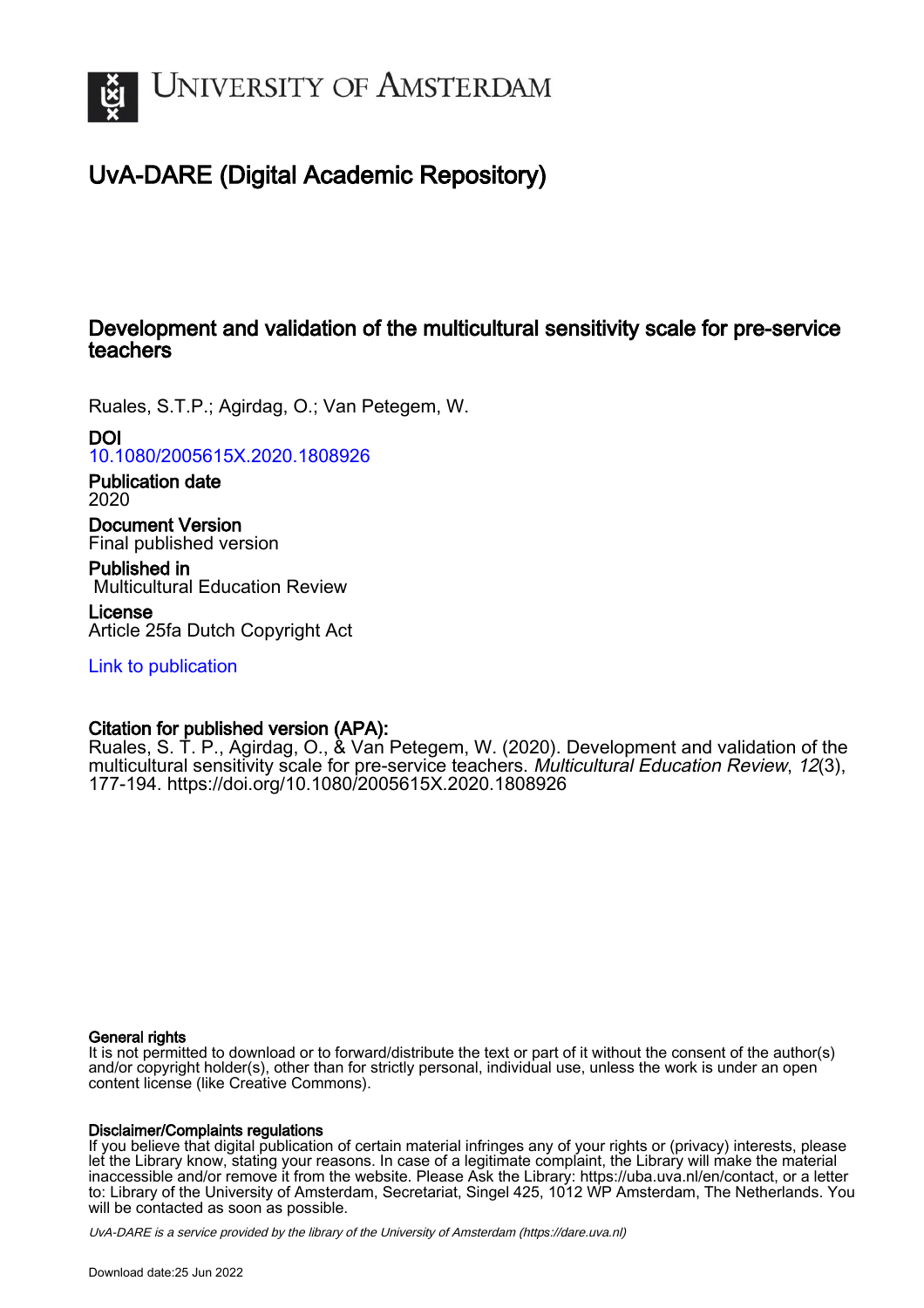### RESEARCH ARTICLE



Check for updates

## **Development and validation of the multicultural sensitivity scale for pre-service teachers**

### Shelanee There[s](http://orcid.org/0000-0002-1263-0013)[a](#page-1-0) P. Ruales  $\mathbf{D}^{a,b}$ , Orhan A[g](http://orcid.org/0000-0002-5508-1501)ir[d](#page-1-1)ag  $\mathbf{D}^{a,c}$  $\mathbf{D}^{a,c}$  $\mathbf{D}^{a,c}$  and Wim Van Petegem  $\mathbf{D}^{d}$

<span id="page-1-1"></span><span id="page-1-0"></span><sup>a</sup>Laboratory for Education and Society, KU Leuven, Leuven, Belgium; <sup>b</sup>Department of Professional Education, College of Education, Mindanao State University, Iligan Institute of Technology, Iligan City, Philippines; c Department of Educational Sciences, University of Amsterdam, Amsterdam, The Netherlands; <sup>d</sup>Faculty of Engineering Technology, KU Leuven, Leuven, Belgium

#### **ABSTRACT**

This study developed and validated an instrument to measure the multicultural sensitivity among pre-service teachers. Items capturing the concept of multicultural sensitivity were developed through literature review, open-ended questionnaires, interviews, and focus-group discussions. The items were checked for content validity and then tested in different teacher education institutions in Mindanao, Philippines. The 45-item 7-point Likert scale was tested by 573 pre-service teachers and Exploratory Factor Analysis suggested a 28-item scale. The shortened version was tested by 461 pre-service teachers. Confirmatory Factor Analysis was conducted to verify the factor structure and results confirmed the 28-item scale composed of three factors for the personal dimension – ethnocentrism, intercultural effort, and intercultural stress – and two factors for the professional dimension – exhibiting multiculturalism and monocultural orientation. The scale demonstrated adequate internal consistency and the measurement of the construct was found to be invariant for both ethnic majority and minority.

#### **ARTICLE HISTORY**

Received 27 May 2019 Accepted 19 February 2020

#### **KEYWORDS**

Multicultural sensitivity; scale development; preservice teachers; multicultural education; factor analysis

<span id="page-1-5"></span><span id="page-1-4"></span><span id="page-1-2"></span>In countries with diverse cultural landscapes in which people of various traditions and religious customs intersperse in spaces they all call their own, multicultural sensitivity is necessary. It is important for individuals to possess multicultural sensitivity (Cha & Ham, [2014\)](#page-14-0) since it can contribute to the coexistence of diverse people. However, coexistence is a slow process (Rego & Nieto, [2000\)](#page-16-0) because individuals have their own cultural perspectives and prejudices. These prejudices are learned – people are not born with them (Anti-Defamation League, [2013;](#page-14-1) Kinzler, [2016;](#page-15-0) Mitchell, [2013](#page-16-1); Oxford Brookes University, [2017](#page-16-2)). Based on Albert Bandura's Social Learning Theory, people learn from others through observation, imitation, and modelling. Thus, one can say that prejudice can be learned from one's parents, other family members, peers, and teachers. On the other hand, studies show that children's awareness on racial differences and expression of negative racial attitudes start at a young age and if it is not addressed to modify the behaviour, it becomes more negative and crystallized (Aboud, 1988 & Ramsey, 1998, as cited in Banks, [2006\)](#page-14-2).

<span id="page-1-3"></span>**CONTACT** Shelanee Theresa P. Ruales solelaneetheresa@gmail.com **I** Laboratory for Education and Society, KU Leuven, Leuven, Belgium

<sup>© 2020</sup> Korean Association for Multicultural Education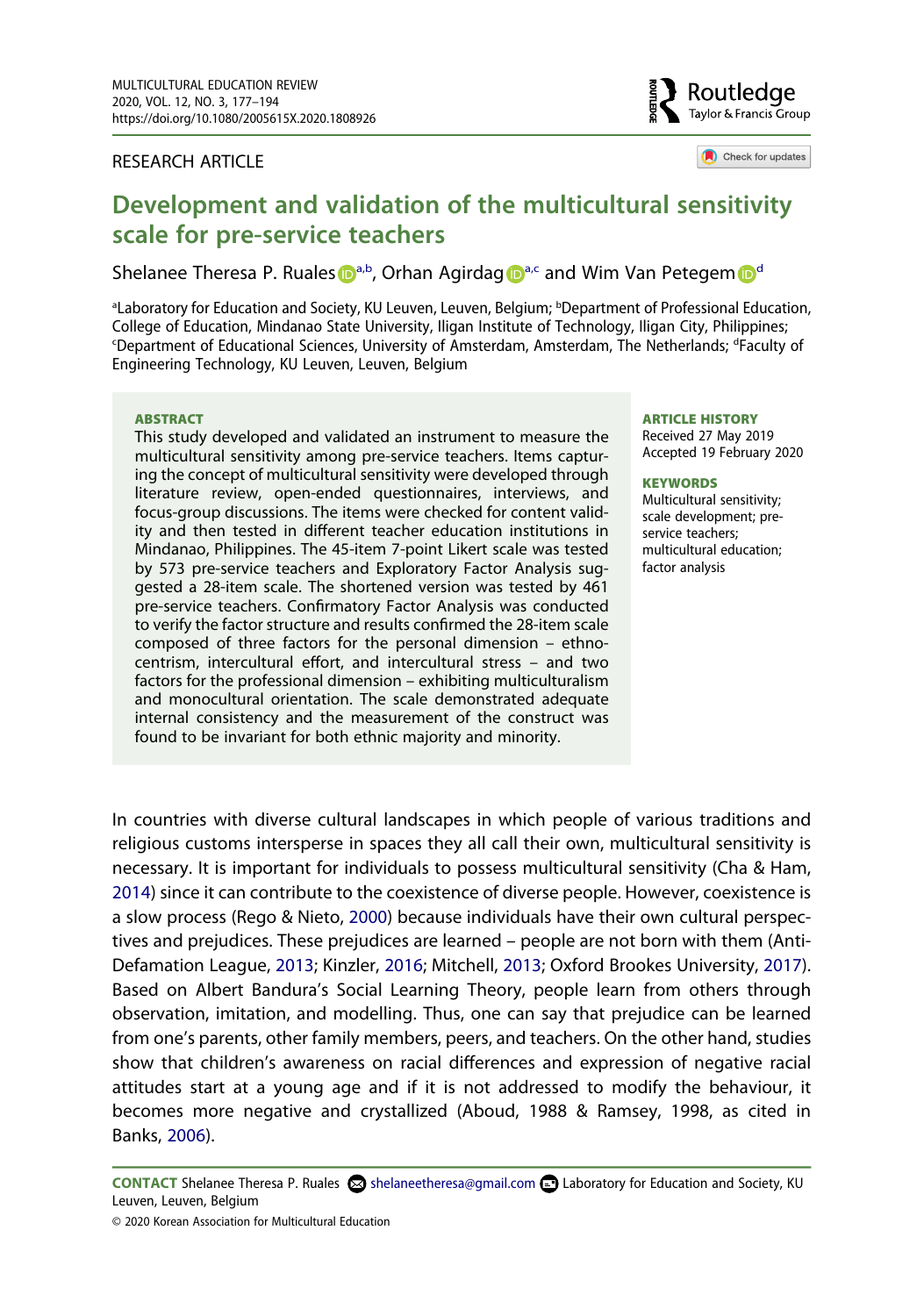<span id="page-2-4"></span><span id="page-2-1"></span>Since teachers can influence the attitudes of students (Green, [2005\)](#page-15-1), they are essential in helping eliminate prejudice, stereotype, and discrimination. However, it is also important for teachers to examine the ideological positions they hold to become more effective. 'Before teachers can recognise how issues such as race, religion, and social-economic inequality influence the learning experiences and cultural realities of students, teachers must learn to ponder on their own civic, cultural or socio-economic attachments' (Howard, 2003, as cited in Alviar-Martin & Ho, [2011,](#page-14-3) p. 128). Therefore, it is imperative for teachers to be prepared to effectively teach students with diverse backgrounds (Rego & Nieto, [2000\)](#page-16-0). Extensive knowledge on content is not the only essential aspect to be a truly effective teacher since integral to teaching is being mindful of the different characteristics that learners possess (Rubio, [2009](#page-17-0)). Wilkerson [\(2006\)](#page-18-0) even stated that as teachers' teaching career progresses, teachers' dispositions are more important than knowledge and skills in effective teaching. The key to the effectiveness of teaching are the teachers' attitudes, values, and beliefs which are demonstrated through verbal and non-verbal behaviours (Hachfeld et al., [2011;](#page-15-2) Jensen et al., [2018\)](#page-15-3). Teachers can also demotivate their students if they possess deficit-mined belief systems (Ladson-Billings, [1999\)](#page-15-4). Accordingly, an important aspect in pre-service teacher education is fostering critical values, attitudes, and beliefs (Castro, [2010\)](#page-14-4) since the need for teachers to possess multicultural sensitivity is of primary importance (Arizaga et al., [2005](#page-14-5)).

<span id="page-2-11"></span><span id="page-2-9"></span><span id="page-2-6"></span><span id="page-2-5"></span><span id="page-2-2"></span>One of the Sustainable Development Goals is to ensure inclusive and quality education for all (United Nations, [2015](#page-17-1)) and countries are taking strides to ensure that children coming from diverse backgrounds will have an equal opportunity to acquire quality education. This gives teacher education institutions the responsibility to train future teachers to effectively teach students whose cultural backgrounds are different from theirs. Thus, the field of teacher education will continue to face the need to prepare preservice teachers who can effectively teach in a multicultural setting (Milner et al., [2003](#page-15-5); Villegas & Lucas, [2002;](#page-17-2) Yuan, [2018](#page-18-1)).

<span id="page-2-14"></span><span id="page-2-13"></span><span id="page-2-7"></span><span id="page-2-3"></span>Several studies show that pre-service teachers lack understanding about multiculturalism and multicultural issues (Castro, [2010;](#page-14-4) Gayle-Evans & Michael, [2006](#page-15-6)). This lack of understanding stems from inadequate multicultural preparation and lack of interaction with other ethnic groups or lack of meaningful experience with different cultures (Vincent et al., [2014](#page-17-3)). Notwithstanding the role of teacher education in developing cultural competence, it is quite understudied in Asian contexts (Yuen & Grossman, [2009](#page-18-2)). Studies conducted on multiculturalism and multicultural education were mostly done in the United States that there is a need to conduct similar studies in different contexts especially in culturally diverse countries (Agirdag et al., [2016](#page-14-6)) such as the Philippines.

<span id="page-2-15"></span><span id="page-2-12"></span><span id="page-2-10"></span><span id="page-2-8"></span><span id="page-2-0"></span>The Philippines is home to 182 ethnolinguistic groups (Reyes et al., [2017](#page-16-3)) and 110 of which are considered indigenous (United Nations Development Programme [UNDP], [2013\)](#page-17-4). Of the Philippines' population, an estimate of 14–17 million are indigenous peoples and 61% are in Mindanao (UNDP, [2013](#page-17-4)). Mindanao is the most culturally diverse island in the Philippines (Solidarity Philippines Australia Network, [2002](#page-17-5)) and it is known for its tripeople – the Moro, the Indigenous Peoples or Lumad, and the Christians. The Moro people have been living in Mindanao even before Philippines was colonized by Spain. The term Lumad is used to refer to groups that are neither Muslim or Christian (though some now profess Islam or Christianity). The Lumad have also been living in Mindanao even before Spanish colonization and they have a traditional concept of land ownership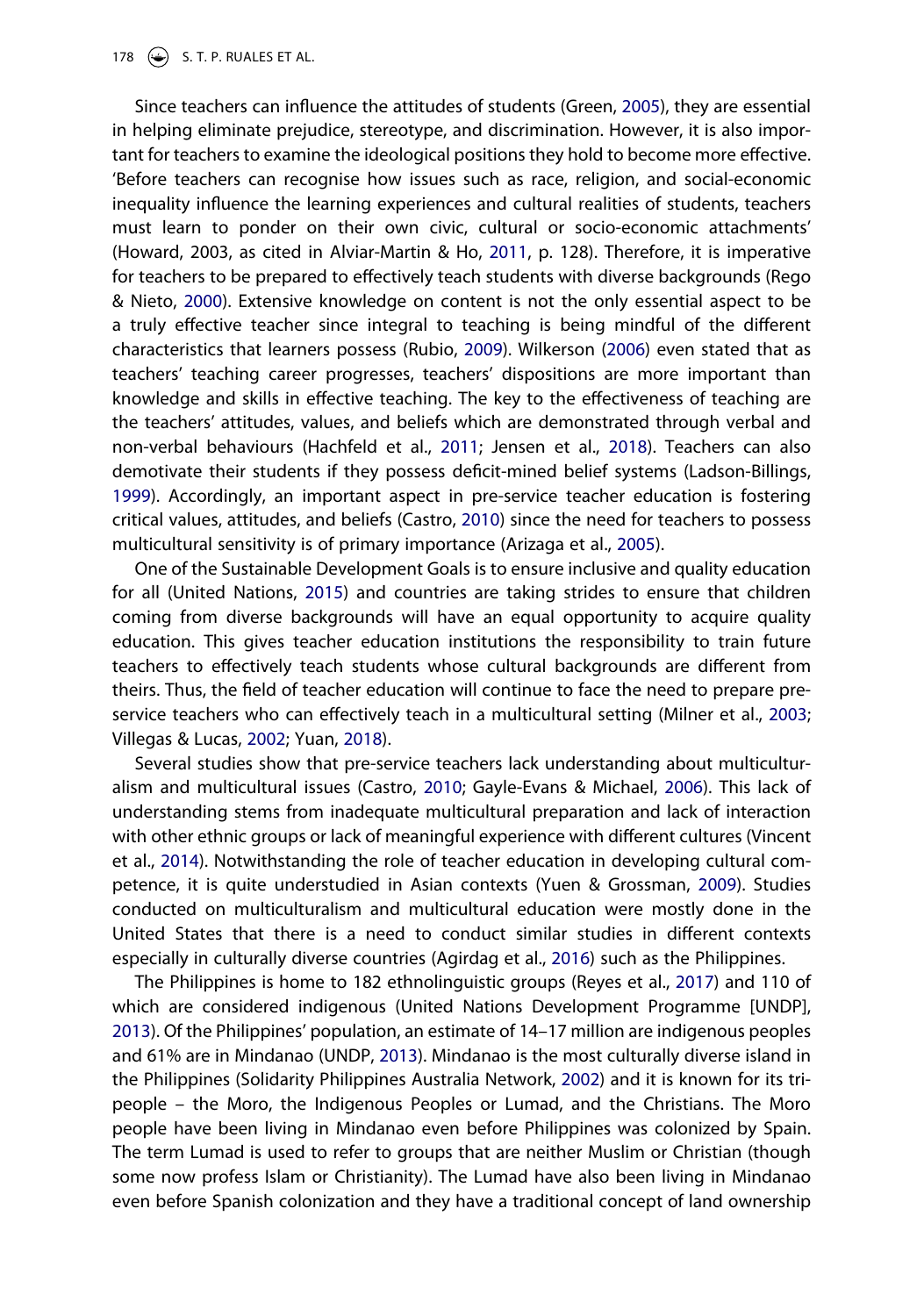<span id="page-3-4"></span>based on what their communities consider their ancestral territories. The Christians from Luzon and Visayas (other main islands of the Philippines) came to Mindanao because of government-sponsored resettlement programmes. Due to Christian migration, the Moroand Lumad were outnumbered. The tri-people of Mindanao have seen the perpetuation of cultural insensitivity and discrimination which may be due to lack of appreciation for diversity and understanding of cultural differences. In addition to the Mindanao issue, Filipinos tend to be regionalistic and have a strong sense of ethnic pride that major ethnic groups contend (Palces et al., [2015](#page-16-4)). With this at hand, appreciation for diversity and respect for cultural differences is essential to coexistence. Considering that the Philippines is a culturally diverse country, it is quite dismal to note that studies conducted in the Philippines on multiculturalism, multicultural sensitivity, multicultural education, and multicultural teacher education are limited. Thus, the aim of this study is to develop and validate a Multicultural Sensitivity Scale for Pre-service Teachers which can be utilized by teacher education institutions as a tool to measure pre-service teachers' multicultural sensitivity. Since there is no existing scale that has been developed for the Philippine context and more particularly for the tri-people of Mindanao, the development of such scale will help assess the effectiveness or sufficiency of multicultural education courses or trainings that teacher education institutions provide as well as explore the factorstructure of multicultural sensitivity. Existing multicultural sensitivity scales were either developed in western countries, were not tested psychometrically, were designed to match course objectives, or were administered to a sample with a different cultural context: Hence, the significance to create one.

### **Defining Multicultural Sensitivity**

<span id="page-3-3"></span><span id="page-3-2"></span>Various definitions of multicultural sensitivity can be found, such as 'an awareness of the nuances of one's own and other cultures' (Public Health Service, 1992, as cited in Jibaja-Rusth et al., [1994,](#page-15-7) p. 350). Other studies defined it as 'the ability to demonstrate respect for and understanding of people of diverse cultural backgrounds, the ability to communicate effectively with people of diverse cultural backgrounds, and the ability to work collaboratively with people of diverse cultural backgrounds' (Garcia, 1995, as cited in Hunter & Elias, [2000,](#page-15-8) p. 552). Multicultural sensitivity is an important concept but literature show differences on how it is defined and measured (Ramos et al., [2015\)](#page-16-5). Ramos et al. even cautioned that 'if measures are developed with inappropriate or incomplete conceptualization of cultural sensitivity, they run the risk of producing inaccurate or misleading findings' (p. 1).

<span id="page-3-8"></span><span id="page-3-7"></span><span id="page-3-6"></span><span id="page-3-5"></span><span id="page-3-1"></span><span id="page-3-0"></span>In some studies, multicultural sensitivity is used interchangeably with cross-cultural competence, cross-cultural expertise, cross-cultural effectiveness, cultural responsiveness, cultural awareness (Ridley et al., [1994](#page-16-6)) and even defined similarly with cultural sensitivity. According to Hughes and Hood [\(2007\)](#page-15-9), cultural sensitivity depicts attitude which directs behaviour while Ridley et al. ([1994](#page-16-6)) identified awareness, knowledge, and skills as its components. Similarly, Ramos et al. [\(2015\)](#page-16-5) state that cultural sensitivity is comprised of awareness, competence, and responsiveness which can be measured through attitudes, practices, and knowledge. Since the term has been defined variously, there are studies that analysed the concept of cultural sensitivity (Foronda, [2008](#page-14-7)), clarified the definitions of cultural sensitivity and cultural competence (Whaley, [2008\)](#page-18-3), and described a model for understanding cultural sensitivity from a public health perspective (Resnicow et al., [1998](#page-16-7)).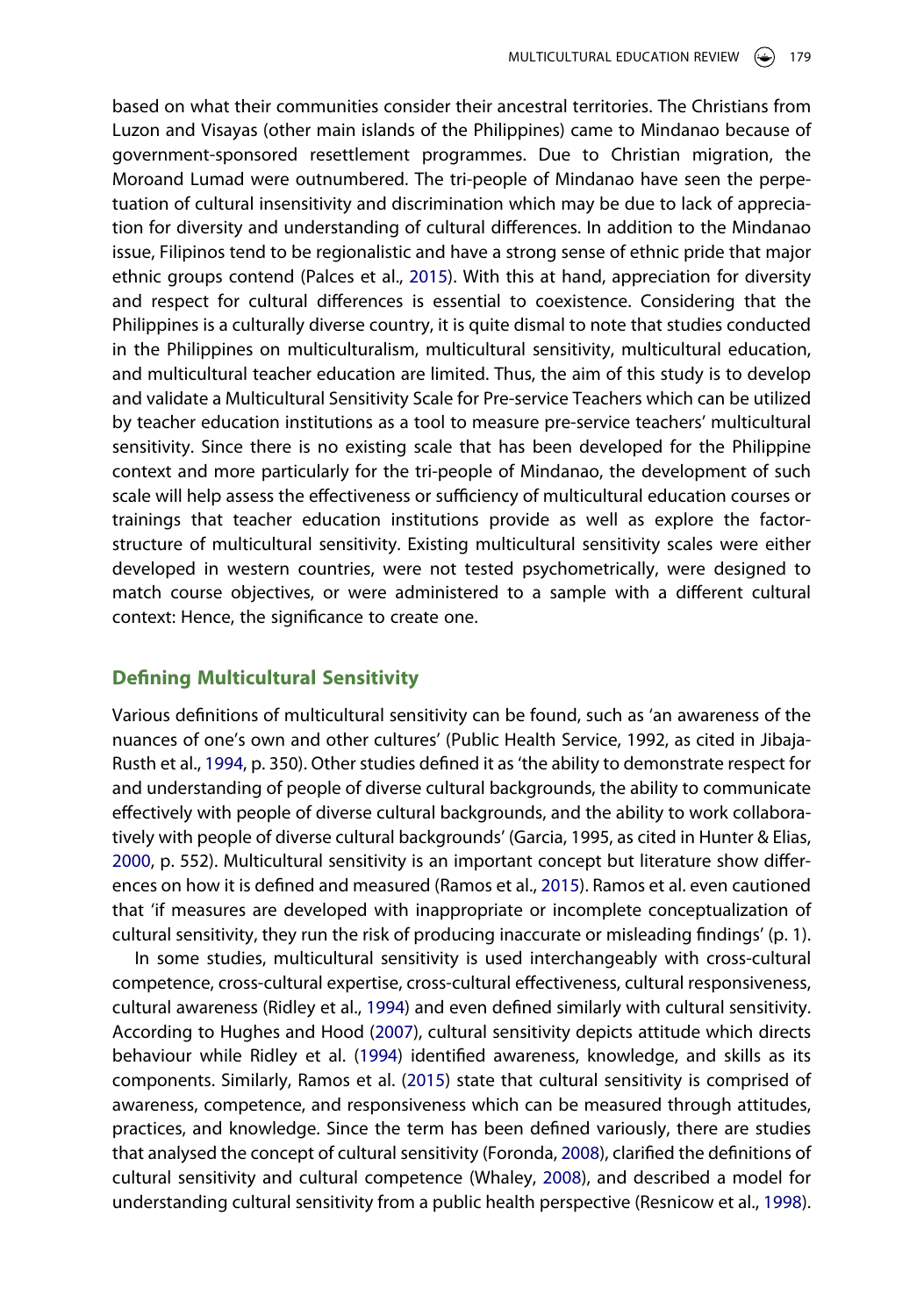It should be noted that cultural sensitivity is not only used in education but also in health care and business (Foronda, [2008](#page-14-7)).

Though the term cultural sensitivity is more commonly used, the term multicultural sensitivity will be utilized to emphasize the multiculturality of the context which the scale is being developed for. The core of the definitions mentioned will be used, and thus, our understanding of multicultural sensitivity is an individual's awareness of cultural differences, being able to respect these differences and respond to them appropriately.

### **Teacher Education**

<span id="page-4-5"></span><span id="page-4-4"></span><span id="page-4-2"></span><span id="page-4-0"></span>All students can learn and have the potential to succeed. This belief underscores teachers' responsibility regardless of their students' race, ethnicity, or culture (Gayle-Evans & Michael, [2006](#page-15-6)). Student performance is said to be affected by the kind of beliefs and expectations their teachers have (Agirdag et al., [2012](#page-14-8); Russell & Russell, [2014](#page-17-6)). Teachers, being cultural workers, must therefore learn and accept their students' cultures since it can contribute to the improvement of students' performance (Irvine & Hawley, [2011](#page-15-10); Liang & Zhang, [2009](#page-15-11); Freire as cited in Stinson, [2009](#page-17-7); Thomas & Kearney, [2008](#page-17-8)). Banks ([2013](#page-14-9)) also claims that achievement of minority students increases when teachers use culturally responsive pedagogy. For teachers to effectively manage a diverse classroom, it is important that they self-examine and understand their own worldviews (Spanierman et al., [2011](#page-17-9)). This, therefore, poses a necessity for a more effective teacher preparation that can promote the development of necessary knowledge, skills, and sensitivity in relation to multiculturalism (Gayle-Evans & Michael, [2006;](#page-15-6) Hong, [2010\)](#page-15-12). Banks ([2004](#page-14-10)) identified dimensions of multicultural education that teachers need to be proficient: content integration, knowledge construction process, prejudice reduction, equity pedagogy, and empowering school culture and social structure. Though Bank's dimensions are criticized by some scholars, it is considered the most widely used framework in the field of multicultural education (Agirdag et al., [2016](#page-14-6)).

<span id="page-4-9"></span><span id="page-4-7"></span><span id="page-4-6"></span><span id="page-4-1"></span>Research findings show significant correlation between the number of college courses and multicultural attitudes of teacher education students (Nadelson et al., [2012](#page-16-8)), increase in pre-service teachers awareness in multicultural issues after attending a diversity course (Gayle-Evans & Michael, [2006\)](#page-15-6), increase in multicultural efficacy after taking classes in multiculturalism (Kwon, M.E., Kwon, & Lee, 2012 in Roh, [2015](#page-17-10)), and improvement in empathic listening and expressive speaking in conflictual multicultural situations after participating in a multicultural relationship enhancement programme (Arizaga et al., [2005\)](#page-14-5). Indeed, multicultural education courses in teacher education programmes have been found to have a positive effect on pre-service and in-service teachers' views (Edwards & Kuhlman, 2007 & Wiggins, Follo, & Eberly, 2007 in Schoorman & Bogotch, [2010\)](#page-17-11).

<span id="page-4-8"></span><span id="page-4-3"></span>Cummins' ([2016](#page-14-11)) review of several quantitative and qualitative research studies show that intercultural education fosters the success of students coming from socially marginalized communities. Hence, there is a need for teacher education programmes to develop teachers who possess multicultural sensitivity since studies have found that it can help student achievement. It is imperative that specific measures are taken to evaluate the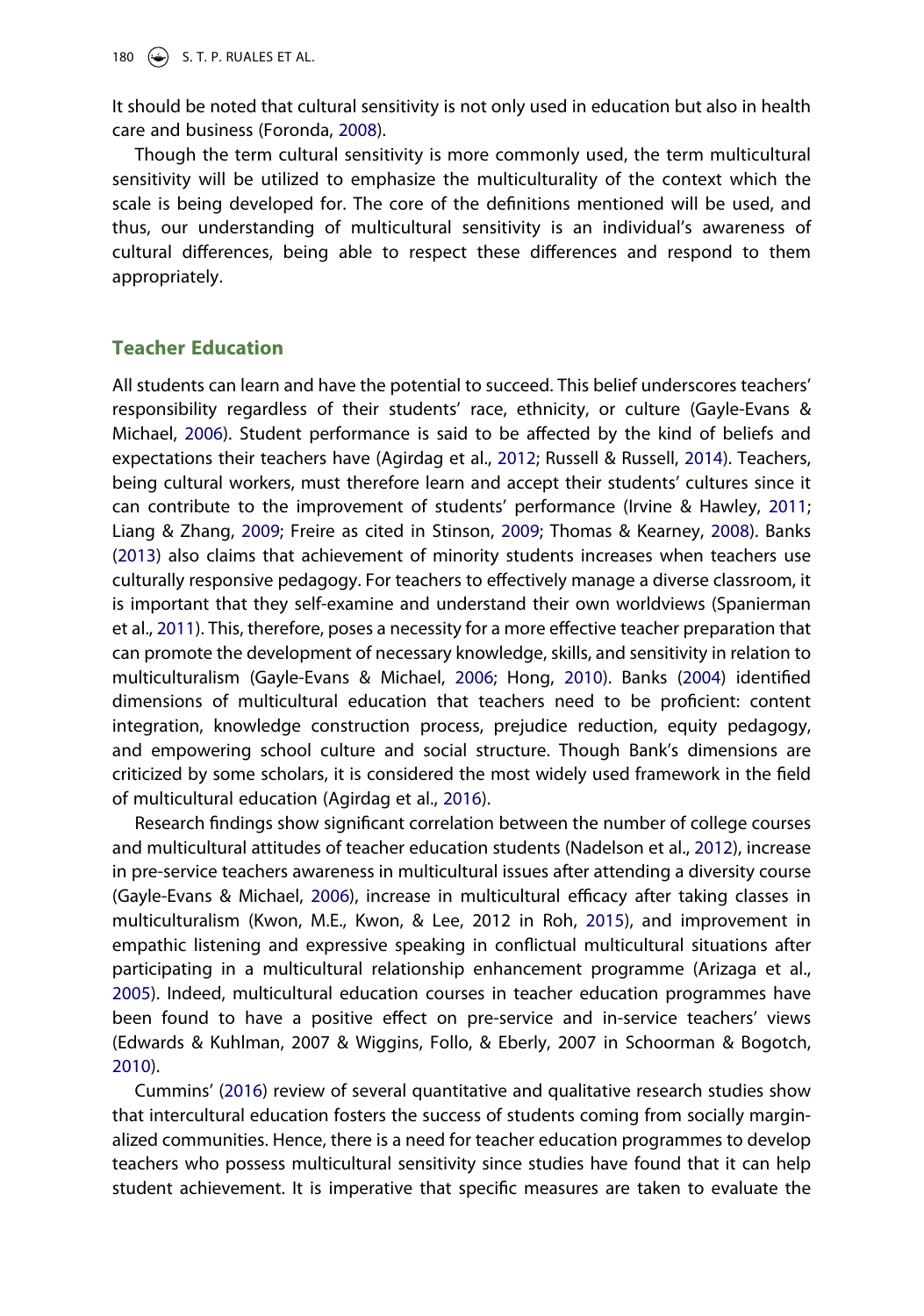effectiveness of such programmes or trainings as well as determine pre-service teachers' degree of preparedness in teaching in a diverse classroom.

### **Scales on Multicultural Sensitivity and Related Constructs**

In order to help improve practices of multicultural teacher education, one needs a tool to measure teachers' multicultural sensitivity, both to examine the current issues and to assess whether courses of multicultural education are effective. This section present scales that were intendedly developed for pre-service and in-service teachers. Some of the most common scales for a more general population are also mentioned.

<span id="page-5-5"></span><span id="page-5-1"></span>Scales developed for pre-service teachers are the Multicultural Teacher Dispositions Scale (Jensen et al., [2018](#page-15-3)), Pre-service Teachers Cultural Competence Scale (Liang & Zhang, [2009\)](#page-15-11), Multicultural Efficacy Scale (Guyton & Wesche, [2005](#page-15-13)), Ohio State University's Multicultural Teaching Scale and Multicultural Opinion Survey ([1988](#page-16-9)), and Multicultural Teaching Competency Scale (Spanierman et al., [2011\)](#page-17-9). The Multicultural Teaching Competency Scale was also intended for in-service teachers. While some of the previously mentioned scales were unidimensional, the Multicultural Teacher Dispositions Scale exhibited a three-factor structure (meekness, social awareness, and advocacy), the Pre-service Teachers Cultural Competence Scale a four-factor structure (personal beliefs, self-reflection, teacher expectations, and actions to change/actions to meliorate stereotyping and discrimination), and the Multicultural Efficacy Scale a threefactor structure (experience, attitude, and efficacy). The scales are said to be valid and reliable, however, they were developed in a context that is different from that of the Philippines. One tool developed in the Philippines is the Diversity and Sensitivity Tool (Palces et al., [2015](#page-16-4)). It was developed for an exploratory study on predicting priorities of multicultural education in a teacher education institution in the Philippines and was designed for its target respondents who are first-year students of the Philippine Normal University. The tool covered five aspects of multiculturalism, namely: race, ethnicity, gender, religion, and class.

<span id="page-5-6"></span>Measures intended for use by in-service teachers are the Multicultural Sensitivity Scale by Ford (1979, as cited in Jibaja-Rusth et al., [1994\)](#page-15-7) which was refined and tested by Jibaja-Rusth et al. [\(1994\)](#page-15-7), Teacher Multicultural Attitude Survey (Ponterotto et al., [1998\)](#page-16-10), and Educators' Beliefs about Diversity (Pohan & Aguilar, [2001](#page-16-11)). Among the scales mentioned, it was Pohan and Aguilar's scale that showed a distinction between personal and professional beliefs. According to Pohan and Aguilar, the two-dimensional approach is grounded on the view that there are instances in which one's personal beliefs are in contrast with one's beliefs in a professional context. The distinction between personal beliefs and professional beliefs is not salient among scales that were developed and previously mentioned in this paper.

<span id="page-5-7"></span><span id="page-5-4"></span><span id="page-5-3"></span><span id="page-5-2"></span><span id="page-5-0"></span>There were also scales developed for a more general population (other than preservice and in-service teachers) such as the Cultural Diversity Awareness Inventory (Henry, [1986](#page-15-14)), Intercultural Sensitivity Scale (Chen & Starosta, [2000\)](#page-14-12), Munroe Multicultural Attitude Scale Questionnaire (Munroe & Pearson, [2006\)](#page-16-12), Cultural Intelligence Scale (Van Dyne et al., [2008\)](#page-17-12), and Intercultural Development Inventory (Hammer, [2011\)](#page-15-15). However, the Cultural Diversity Awareness Inventory was utilized by Davis and Whitner (1994, as cited in Pohan & Aguilar, [2001\)](#page-16-11) and Larke ([1990](#page-15-16)) and a revised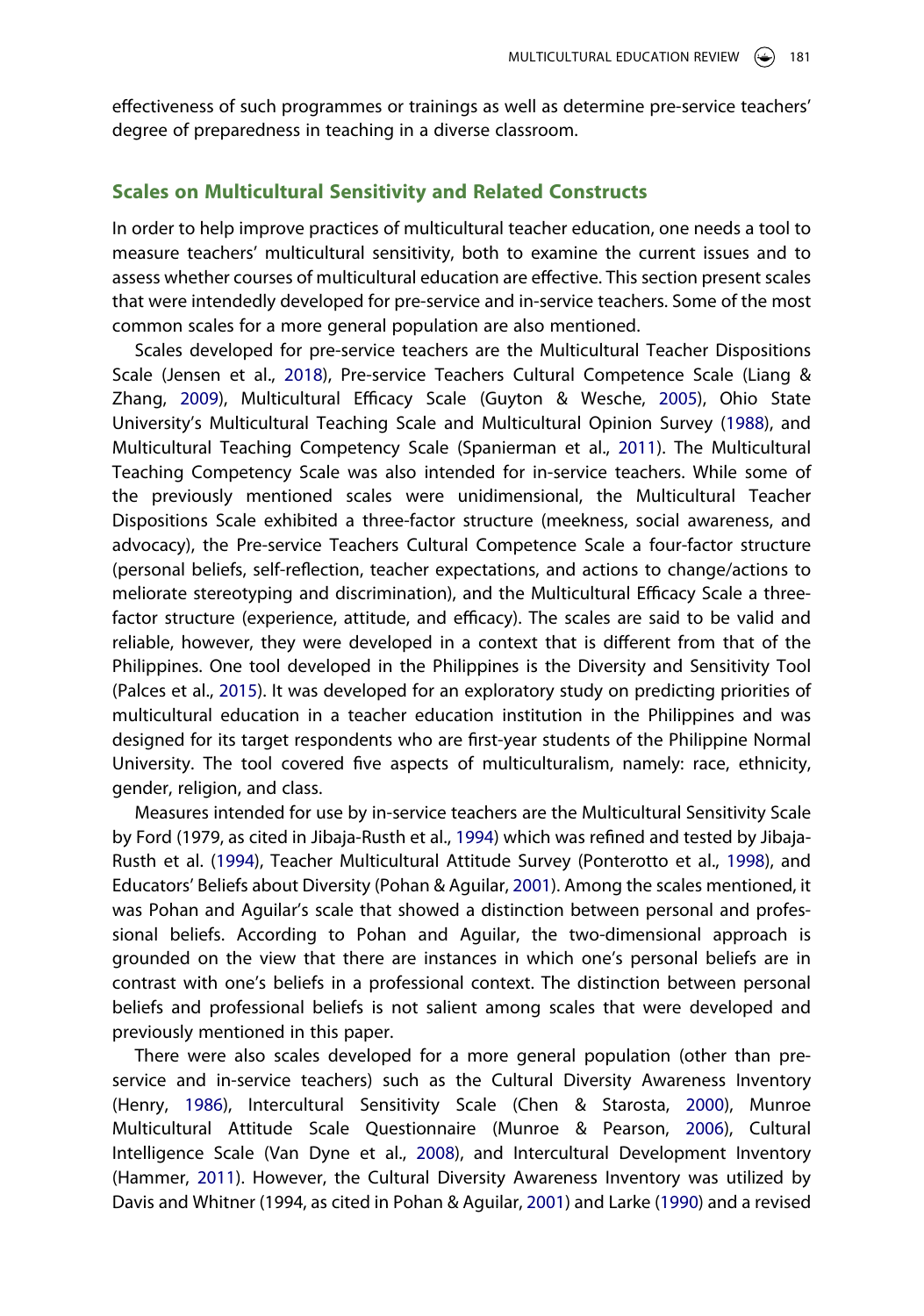182  $\left(\rightarrow\right)$  S. T. P. RUALES ET AL.

<span id="page-6-1"></span>version of the Intercultural Sensitivity Scale was utilized by Spinthourakis et al. ([2009](#page-17-13)) in separate studies they conducted with pre-service teachers. It is worth noting that some scales tend to be context dependent. Based on the results of the studies conducted using Chen and Starosta's Intercultural Sensitivity Scale, it was found that further validation is needed when used in international contexts because there is conceptual overlap of the scale's factors when used in a different culture, especially with a non-western sample (Fritz et al., [2005,](#page-14-13) [2002](#page-14-14); Petrović et al., [2015;](#page-16-13) Tamam, [2010](#page-17-14); Wang & Zhou, [2016\)](#page-18-4).

<span id="page-6-0"></span>Although the Diversity and Sensitivity Tool (Palces et al., [2015](#page-16-4)) was developed in the Philippines, the scale is composed of items that measure multicultural biases and actual level of multicultural sensitivity in the school campus. The purpose of the previously mentioned scale is different from the purpose of the scale that is being developed in this study. This study aimed to develop a multicultural sensitivity scale for pre-service teachers in which items are dependent on the characteristics of the population to be examined, i.e. pre-service teachers from the culturally diverse island of Mindanao, Philippines. A distinction was made between items on the personal dimension and professional dimension. Items under personal dimension are those which a person perceives to be true about people and situations that they may face in everyday life while items under the professional dimension deal with interactions in the school setting. While the personal aspect is known to be inextricable from the professional aspect, the same may not be true in the case of multicultural sensitivity. Thus, it is also important to find out whether the same sensitivity is expressed in the personal dimension and in the professional dimension. Pre-service teachers may exhibit more sensitivity in the professional dimension since they feel that they should be more conscious on how a teacher acts or what a teacher should do. On the other hand, pre-service teachers may express more sensitivity in the personal dimension compared to the professional dimension due to lack of knowledge or exposure in teaching a culturally diverse student group. Lastly, this study also aimed to develop a scale that is valid for pre-service teachers coming from both ethnic majority and minority groups.

### **Methodology, Data Analysis, and Results**

### *Item Development and Validation*

The first step was the generation of an initial item pool in which the researchers conducted a review of literature and existing scales on multicultural sensitivity and similar constructs such as Multicultural Sensitivity Scale (Jibaja-Rusth et al., [1994](#page-15-7)), Cultural Diversity Awareness Inventory (Henry, [1986](#page-15-14)), Preservice Teachers' Cultural Competence (Liang & Zhang, [2009\)](#page-15-11), Teacher Multicultural Attitude Survey (Ponterotto et al., [1998](#page-16-10)), Intercultural Sensitivity Scale (Chen & Starosta, [2000\)](#page-14-12), and Cultural Intelligence Scale (Van Dyne et al., [2008\)](#page-17-12). Furthermore, to create items that would reflect the context, openended questionnaires were administered, interviews and informal focus group discussions on multicultural sensitivity were conducted with pre-service teachers. Sixty items were generated in total. There were items on ethnic minority and ethnic majority groups, culture, religion, and language.

The second step was the evaluation of the 60 items by the researchers. Based on item wording and direct relevance to multicultural sensitivity, the number of items was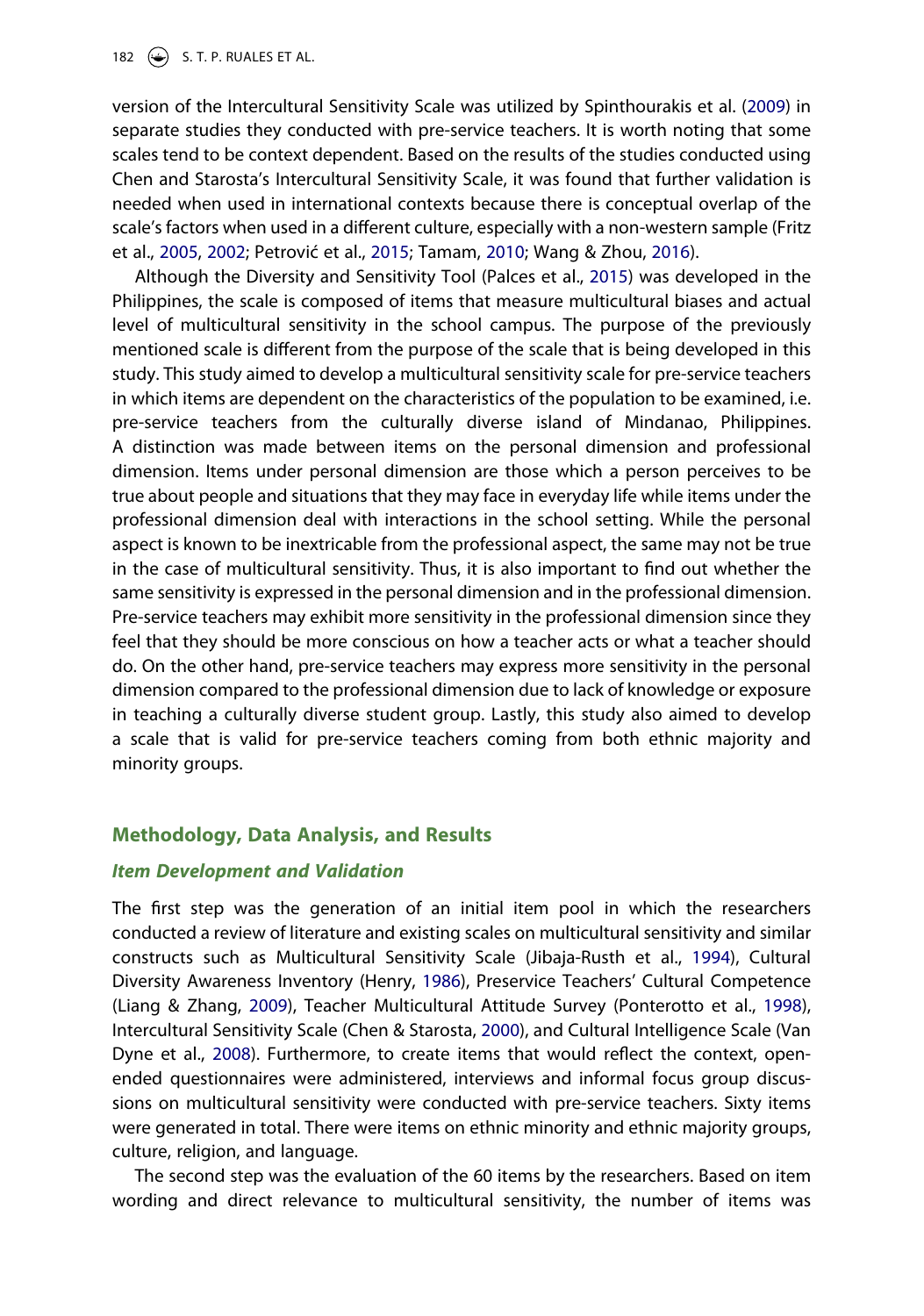reduced to 44. Most importantly, a distinction was made between items for the personal dimension and professional dimension. Though the intended respondents are pre-service teachers, it is also important to examine the professional dimension since this will help determine how multicultural education courses can enhance their multicultural sensitivity.

In the third step, the items were checked for content validity by four basic education teachers (with at least 3 years teaching experience, and one of which is an ethnic minority), five teacher educators (one of which is also a sociologist), one Master's student (an ethnic minority and a graduate of teacher education), and a distinguished international expert in the field of quantitative social research. Aside from rating the items based on their relevance and clarity, the evaluators were also asked to give their suggestions to improve the scale. All the items were rated with at least 'very good' hence no item was deleted. However, some items were revised based on the suggestions given by the evaluators. The items were also grouped according to sub concept (ethnicity, language, religion, culture/cultural diversity, professional beliefs) and the number of positive and negative items per subset were then balanced to control for 'yes saying'. One item was also added since the majority of evaluators suggested its addition. The resulting scale was composed of 45 items (26 for personal dimension and 19 for professional dimension) in a 7-point Likert.

### *First Pilot Testing Procedure and Participants*

The 45-item scale was tested by pre-service teachers at the College of Education (CED), Mindanao State University – Iligan Institute of Technology, Iligan City, Philippines. Based on the approval of the College Dean, the researchers gathered data in classes whose professors are willing to spare time for the data gathering. The average time to complete the scale was between 15 and 20 minutes.

Demographic information of the sample during the first pilot testing can be found in [Table 1](#page-7-0). The respondents were also asked to indicate their ethnicity and were classified as ethnic minority and ethnic majority. Ethnic minorities are the Moro and the indigenous

|                              |                   | <b>First Pilot Test</b> |       | Second Pilot Test |       |
|------------------------------|-------------------|-------------------------|-------|-------------------|-------|
| Demographic                  | Categories        | n                       | %     | n                 | %     |
| School*                      | <b>MSU-IIT</b>    | 573                     | 100%  |                   |       |
|                              | <b>IMCC</b>       |                         |       | 69                | 15%   |
|                              | <b>MSU Main</b>   |                         |       | 127               | 27.5% |
|                              | <b>USTSP</b>      |                         |       | 116               | 25.2% |
|                              | <b>BSU</b>        |                         |       | 22                | 4.8%  |
|                              | <b>CMU</b>        |                         |       | 127               | 27.5% |
| <b>Ethnic Classification</b> | Minority          | 124                     | 21.6% | 170               | 36.9% |
|                              | Majority          | 425                     | 74.2% | 284               | 61.6% |
|                              | Missing/No answer | 24                      | 4.2%  |                   | 1.5%  |

#### <span id="page-7-0"></span>**Table 1.** Respondents profile.

\* MSU-IIT Mindanao State University – Iligan Institute of Technology, Iligan City.

IMCC Iligan Medical Center College, Iligan City.

MSU Main Mindanao State University (Main Campus), Marawi City.

USTSP University of Science and Technology of Southern Philippines, Cagayan de Oro City.

BSU Bukidnon State University, Malaybalay City, Bukidnon.

CMU Central Mindanao University, Musuan, Bukidnon.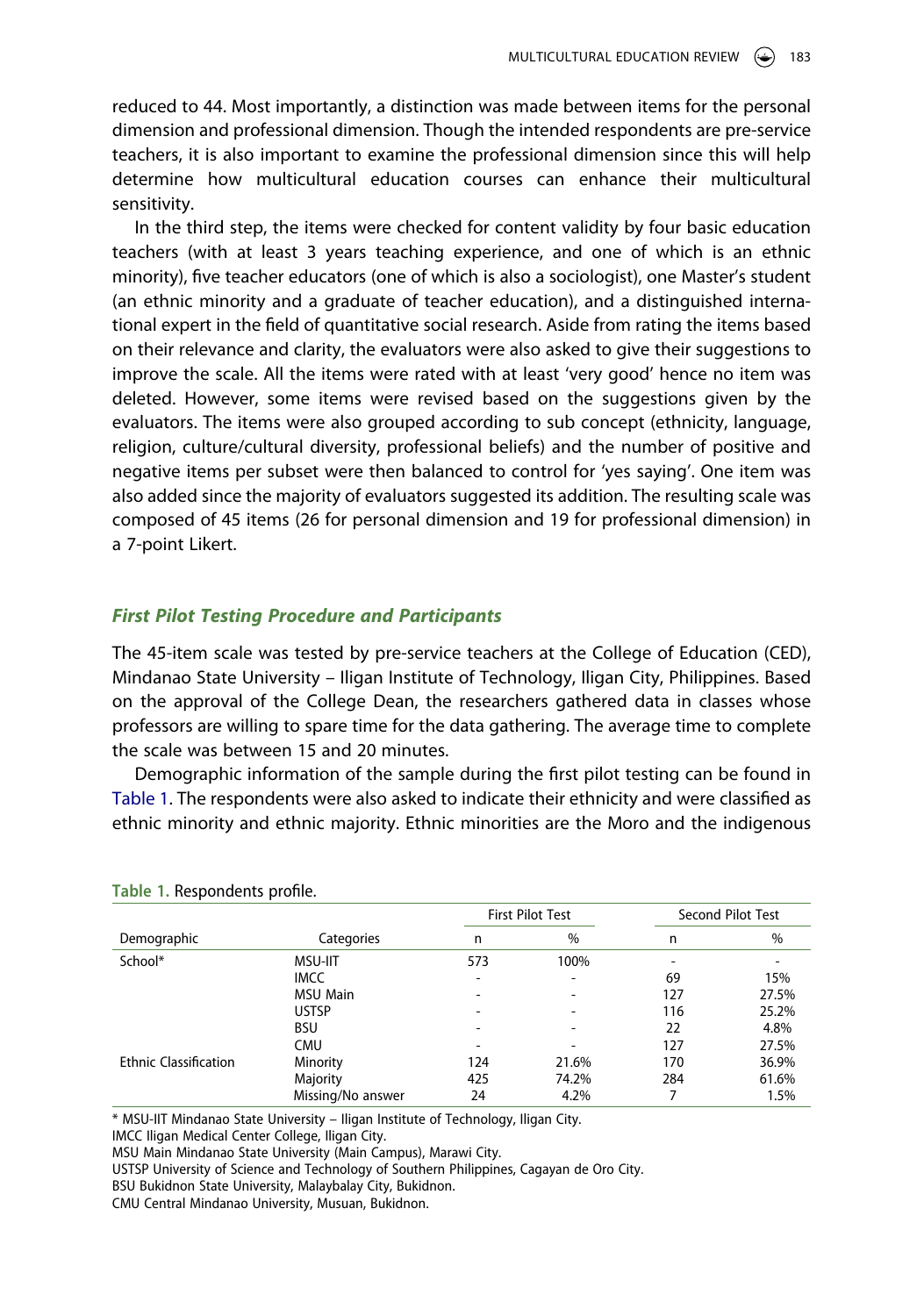184  $\left(\rightarrow\right)$  S. T. P. RUALES ET AL.

<span id="page-8-3"></span>groups (such as Subanen, Higaonon, Manobo) while the majority group are Tagalog, Cebuano, Ilocano, Bisaya, Ilonggo, Waray, and the like (Clarke, [2001](#page-14-15); Rovillos & Morales, [2002\)](#page-17-15).

### *Exploratory Factor Analysis*

### *Data analysis*

<span id="page-8-4"></span>Exploratory factor analysis (EFA) was conducted to explore and identify the factor structure of the observed variables (Hair et al., [1998;](#page-15-17) Suhr, [2002\)](#page-17-16). Using MPlus (Version 7), multigroup EFA was conducted separately for personal dimension and professional dimension. Maximum Likelihood was utilized for factor extraction since it provides Goodness of Fit evaluation, tests statistical significance of factor loadings, provides correlations among factors, and computes confidence intervals (Brown, [2006\)](#page-14-16). To determine the appropriate number of factors and select items to be retained, the following were considered: (1) model fit; (2) relevance and interpretability of the factors; (3) a minimum of four items per factor; (4) factor loadings of at least 0.40; and (5) conceptual consistency with other items in the factor (Brown, [2006;](#page-14-16) Comrey, 1988 as cited in Lee & Nie, [2013](#page-15-18)).

### <span id="page-8-2"></span>*Results and interpretation*

From the original 26 items under personal dimension, 12 items were deleted because the items were either cross loading or have a very low factor loading which is below .40. The factor loading of the items retained can be found in [Table 2.](#page-9-0)

<span id="page-8-1"></span><span id="page-8-0"></span>Results of the EFA suggested three factors for the personal dimension. The first factor is composed of five items that mainly assess the culture of others based on the standards of one's own culture, thus the factor was labelled Ethnocentrism. According to Billiet et al. ([1996](#page-14-17)), ethnocentrism consists of a positive attitude with one's own group and a negative attitude towards other groups regardless of any opportunity for contact. Items under the second factor are concerned with exerting effort to communicate, interact, and learn about the culture of others in order to improve one's interaction with them, thus the factor was labelled Intercultural Effort. The third factor was labelled Intercultural Stress since the items describe negative psychological feelings towards dealing with people from another culture. On a theoretical basis, seven items were allowed to be correlated. Following the guidelines given by Bowen [\(2014\)](#page-14-18), the change of the model was theoretically justifiable, the alterations are few in number, and the adjustments made did not greatly affect its framework. [Table 3](#page-10-0) shows the values of the fit indices. The values of the fit indices for the first pilot show that the recommended guidelines for model fit are satisfied. Therefore, the measurement model exhibits a good fit. For the factor reliability, the Cronbach's Coefficient Alpha (α) per factor is shown in [Table 2.](#page-9-0) The α value is considered the most popular estimate for internal consistency or reliability for scales (Peterson, 1994, as cited in Teo & Fan, [2013](#page-17-17)) and it shows how closely related are the set of items as a group. In examining the α values of the three factors under the personal dimension, all are greater than .70 which is considered acceptable.

<span id="page-8-5"></span>The factor loadings of the items under the professional dimension are found in [Table 2](#page-9-0). In the conduct of the EFA, the two-factor solution was selected based on the recommendations found in literature. There were 14 items retained from the original 19 items. The factors under professional dimension were labelled Exhibiting Multiculturalism and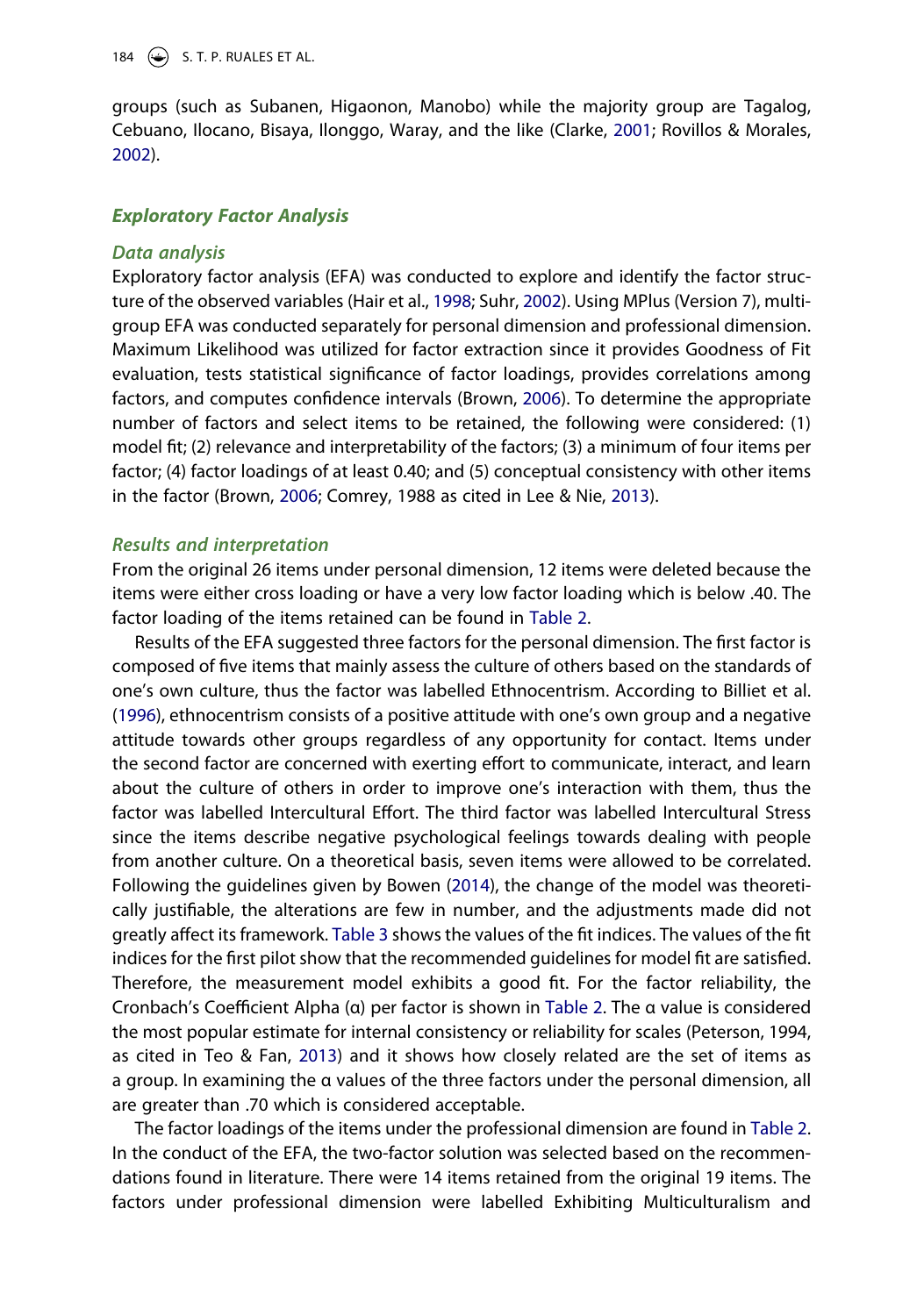<span id="page-9-0"></span>

| Alpha values.<br>$\tilde{\mathbf{r}}$<br>Table 2. Factor loadings and Cronbach                                                                                                  |                                         |                     |                                    |                                 |                                           |                     |
|---------------------------------------------------------------------------------------------------------------------------------------------------------------------------------|-----------------------------------------|---------------------|------------------------------------|---------------------------------|-------------------------------------------|---------------------|
| <b>First Pilot Test</b>                                                                                                                                                         |                                         |                     | Second Pilot Test                  |                                 |                                           |                     |
|                                                                                                                                                                                 | ŒA                                      |                     | CFA Factor Loading                 | Invariance                      |                                           |                     |
| Factor / Indicator (Item)                                                                                                                                                       | Loading<br>Factor                       | Cronbach's<br>Alpha | Ethnic Minority<br>Ethnic Majority | Ethnic Minority                 | Ethnic Majority                           | Cronbach's<br>Alpha |
| <b>Personal Dimension</b>                                                                                                                                                       |                                         |                     |                                    |                                 |                                           |                     |
| Ethnocentrism                                                                                                                                                                   |                                         | $\overline{7}$      |                                    |                                 |                                           | $\overline{2}$      |
| I think ethnic minority groups are easily offended.                                                                                                                             | S,                                      |                     | ය                                  | ত                               | 3                                         |                     |
| think ethnic minorities should learn to adjust to the ways of the majority.                                                                                                     |                                         |                     |                                    |                                 |                                           |                     |
| think that the society gives too much consideration to ethnic minorities.                                                                                                       | <b>SS4</b>                              |                     | 47                                 | 9.74                            | زن زخ خ                                   |                     |
| feel that people from my ethnic group are easier to trust than those coming from<br>another ethnic group.                                                                       |                                         |                     | 50                                 |                                 |                                           |                     |
| think ethnic minorities tend to overreact in different situations.<br>Intercultural Effort                                                                                      | S.                                      | 78.                 | $\frac{8}{3}$                      | $\mathcal{Q}$                   | $\mathcal{S}^{\circ}$                     | $\frac{8}{3}$       |
| try to learn culturally appropriate ways of communicating with other ethnic groups.                                                                                             |                                         |                     | 52                                 |                                 | r.                                        |                     |
| exert effort in interacting with people from another ethnic group.                                                                                                              |                                         |                     | $\mathcal{L}$                      |                                 | 65                                        |                     |
| exert effort to learn about the culture of others.                                                                                                                              | $\ddot{z}$ is $\ddot{z}$                |                     |                                    |                                 |                                           |                     |
| believe that learning about the culture of others will improve my dealings with them.                                                                                           |                                         |                     | $-56$                              |                                 | 68.59                                     |                     |
| Intercultural Stress                                                                                                                                                            |                                         | 72                  |                                    |                                 |                                           | .76                 |
| do not like the thought of being around members of other ethnic groups.                                                                                                         | $\hat{q}$ $\dot{\sigma}$ $\dot{\sigma}$ |                     | 99.                                |                                 | $-58$                                     |                     |
| find dealing with ethnic minorities a waste of time.                                                                                                                            |                                         |                     | 68                                 |                                 |                                           |                     |
| find it difficult to work well with people whose cultural background is different from mine.                                                                                    |                                         |                     | $\ddot{4}$                         | <b>GGEZS</b>                    | 43                                        |                     |
| find it stressful dealing with people from other cultures.                                                                                                                      | 62.5                                    |                     | 56                                 |                                 | 58                                        |                     |
| my community.<br>find it difficult to appreciate the diversity in                                                                                                               |                                         |                     |                                    |                                 |                                           |                     |
| Exhibiting Multiculturalism                                                                                                                                                     |                                         | 88                  |                                    |                                 |                                           | 80                  |
| am willing to teach in a culturally diverse classroom.                                                                                                                          |                                         |                     | 4.68                               | $\ddot{4}$                      | $\pm$ $\ddot{\circ}$ $\ddot{\circ}$       |                     |
| will provide opportunities for children to share cultural differences.                                                                                                          |                                         |                     |                                    | $\dot{q}$ $\ddot{\theta}$       |                                           |                     |
| will exert effort to make students understand the customs of others.                                                                                                            |                                         |                     |                                    |                                 |                                           |                     |
| will find ways to reduce prejudice among students.                                                                                                                              |                                         |                     |                                    |                                 |                                           |                     |
| will exert effort to acknowledge the cultural practices of my students.                                                                                                         |                                         |                     | 64.25                              | $\pm$ $\ddot{\omega}$ $\approx$ | $\frac{1}{2}$ $\frac{1}{2}$ $\frac{1}{2}$ |                     |
| will make sure that the instructional materials I will use will show cultural diversity<br>will ensure a culturally diverse group composition during group activities in class. | mes sizes se                            |                     |                                    |                                 |                                           |                     |
| Б<br>I will make adjustments on my teaching methods to be able to meet the needs of                                                                                             |                                         |                     | 24.5                               | $6\overline{)}$                 | 6,45                                      |                     |
| culturally diverse student group.                                                                                                                                               |                                         |                     |                                    |                                 |                                           |                     |
| Monocultural Orientation                                                                                                                                                        |                                         | 68                  |                                    |                                 |                                           | .78                 |
| I think students should avoid using their dialects in the classroom.                                                                                                            |                                         |                     | 52                                 | £S                              | 53                                        |                     |
| believe that the use of home language should be discouraged in schools. (Examples:                                                                                              | $\frac{1}{2}$                           |                     | 43                                 | 42                              | $\dot{4}$                                 |                     |
| Cebuano, Maranao, Hiligaynon, Surigaonon, etc.)                                                                                                                                 |                                         |                     |                                    |                                 |                                           |                     |
| prefer to teach students whose culture is the same as mine.                                                                                                                     |                                         |                     | 42                                 | ਤੰ                              |                                           |                     |
| expect that teaching about cultural diversity will create conflict in the classroom.                                                                                            |                                         |                     | $69$                               | 59                              |                                           |                     |
| think schools should separate students who are ethnic minorities so as to avoid conflict.                                                                                       | <u>ដូ ក្លង់ ប្</u>                      |                     | $\frac{83}{70}$                    | $\frac{85}{72}$                 | $\ddot{a}$ is $\ddot{a}$ is $\ddot{a}$    |                     |
| I think it would be difficult dealing with students' parents coming from an ethnic<br>minority group.                                                                           |                                         |                     |                                    |                                 |                                           |                     |

MULTICULTURAL EDUCATION REVIEW  $\bigcirc$  185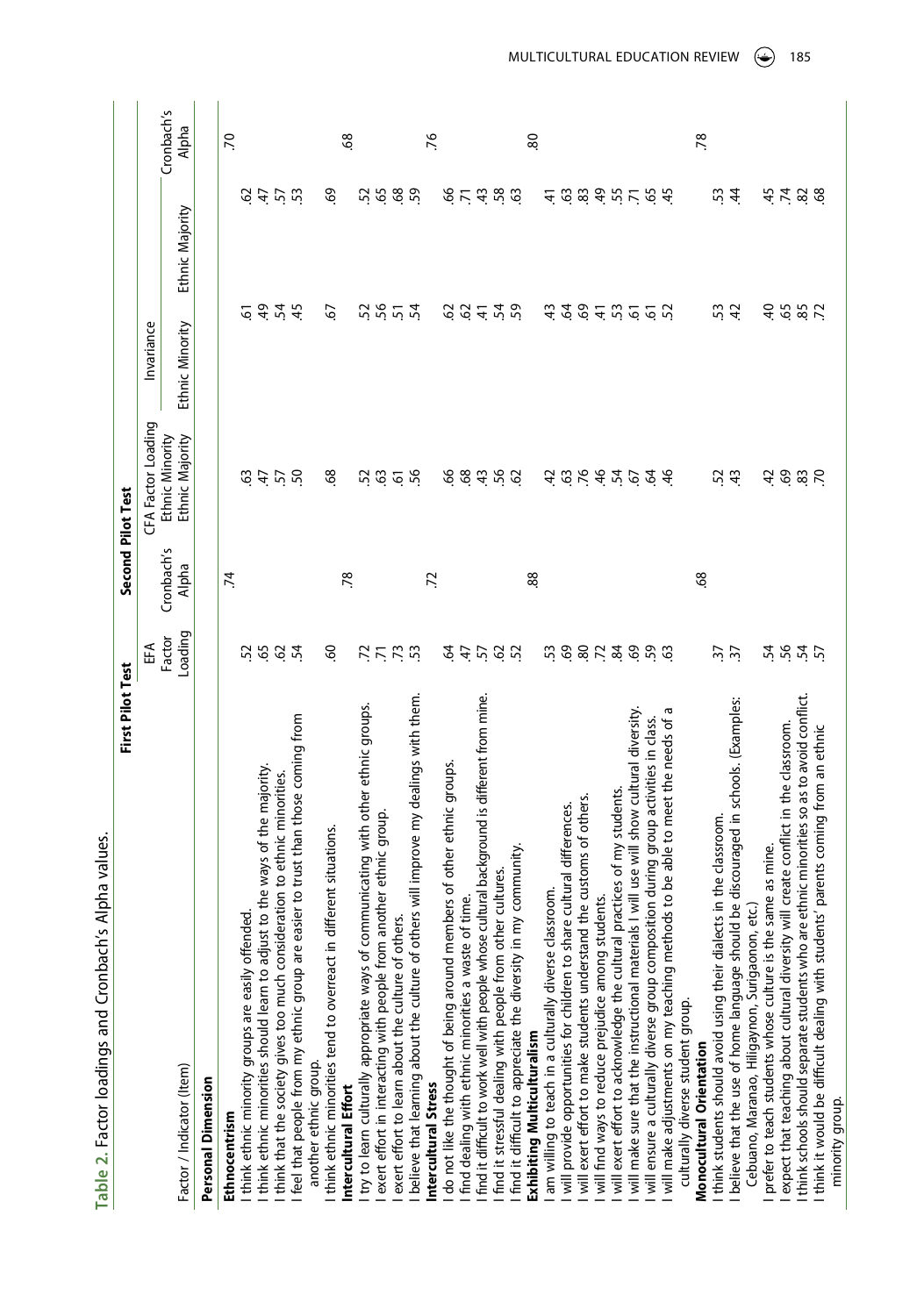### 186  $\left(\frac{\sqrt{2}}{2}\right)$  S. T. P. RUALES ET AL.

#### <span id="page-10-0"></span>**Table 3.** Model fit indices.

|                                                    | <b>First Pilot Test</b> |                           | <b>Second Pilot Test</b> |                                     |        |                                         |
|----------------------------------------------------|-------------------------|---------------------------|--------------------------|-------------------------------------|--------|-----------------------------------------|
| Fit Indices                                        | Personal<br>Dimension   | Professional<br>Dimension |                          | Personal<br>Dimension<br>Invariance |        | Professional<br>Dimension<br>Invariance |
| $x^2$                                              | 183.00                  | 207.87                    | 167.08                   | 291.68                              | 144.18 | 298.79                                  |
| df                                                 | 69                      | 73                        | 68                       | 164                                 | 72     | 171                                     |
| $x^2$ /df                                          | 2.65                    | 2.85                      | 2.46                     | 1.78                                | 2.00   | 1.75                                    |
| Root Mean Square Error of<br>Approximation (RMSEA) | 0.05                    | 0.05                      | 0.06                     | 0.06                                | 0.04   | 0.06                                    |
| Comparative Fit Index (CFI)                        | 0.94                    | 0.95                      | 0.93                     | 0.91                                | 0.96   | 0.93                                    |
| Tucker - Lewis Index (TLI)                         | 0.92                    | 0.94                      | 0.90                     | 0.90                                | 0.95   | 0.92                                    |
| Standardized Root Mean Square<br>Residual (SRMR)   | 0.05                    | 0.04                      | 0.05                     | 0.06                                | 0.05   | 0.08                                    |

Recommended guidelines for model fit indices (Hair et al., 2006, Hu & Bentler, 1999, & Kline, 2005 as cited in Lee and Nie, [2013](#page-15-18)):

 $\chi^2$ /df < 3; RMSEA < 0.08; CFI > 0.90; TLI > 0.90; SRMR < 0.08.

Monocultural Orientation. The factor Exhibiting Multiculturalism deals with recognizing diversity and fostering acceptance of others in a school environment while six items under Monocultural Orientation lean towards ways or practices that manifest cultural and linguistic homogeneity in the classroom. As previously mentioned, items with factor loadings of at least .40 will be retained. EFA revealed that factor loadings of two items under Monocultural Orientation were less than .40. However, the researchers decided to retain the items due to practical significance and because the value is deemed acceptable considering the sample size which is 573. According to Hair et al.'s ([1998](#page-15-17)) guidelines for identifying significant factor loadings based on sample size, a sample size of 350 is needed for a factor loading of .30 to be acceptable. Furthermore, the fit indices for professional dimension can be found in [Table 3.](#page-10-0) It can be seen that values satisfy the recommended guidelines for model fit indices; therefore, the measurement models exhibit a good fit. Lastly, the Cronbach's Alpha of the two factors found in [Table 2](#page-9-0) show that both are within the acceptable level. While one of the α value is .68, this is still considered acceptable (Loewenthal & Lewis, [2001](#page-15-18); Shankman & Allen, [2010](#page-17-18); Ghazali, 2008, as cited in Mohamad et al., [2015\)](#page-16-14). Lastly, the means and standard deviations of the subscales are shown in [Table 4.](#page-10-1) Data in a normal distribution are more likely to fall close to the mean. The small values of the SD mean that the results are very close in value to the mean.

|                                    | <b>First Pilot Test</b> |      |      | Second Pilot Test |
|------------------------------------|-------------------------|------|------|-------------------|
| <b>Subscales</b>                   | M                       | SD   | M    |                   |
| <b>Personal Dimension</b>          |                         |      |      |                   |
| Ethnocentrism                      | 3.47                    | .99  | 3.43 | .87               |
| Intercultural Effort               | 5.37                    | .94  | 5.65 | .81               |
| Intercultural Stress               | 4.84                    | .96  | 4.78 | 1.02              |
| <b>Professional Dimension</b>      |                         |      |      |                   |
| <b>Exhibiting Multiculturalism</b> | 5.94                    | .76  | 5.68 | .70               |
| <b>Monocultural Orientation</b>    | 4.68                    | 1.01 | 4.80 | 1.10              |

<span id="page-10-3"></span><span id="page-10-2"></span><span id="page-10-1"></span>**Table 4.** Mean and standard deviation.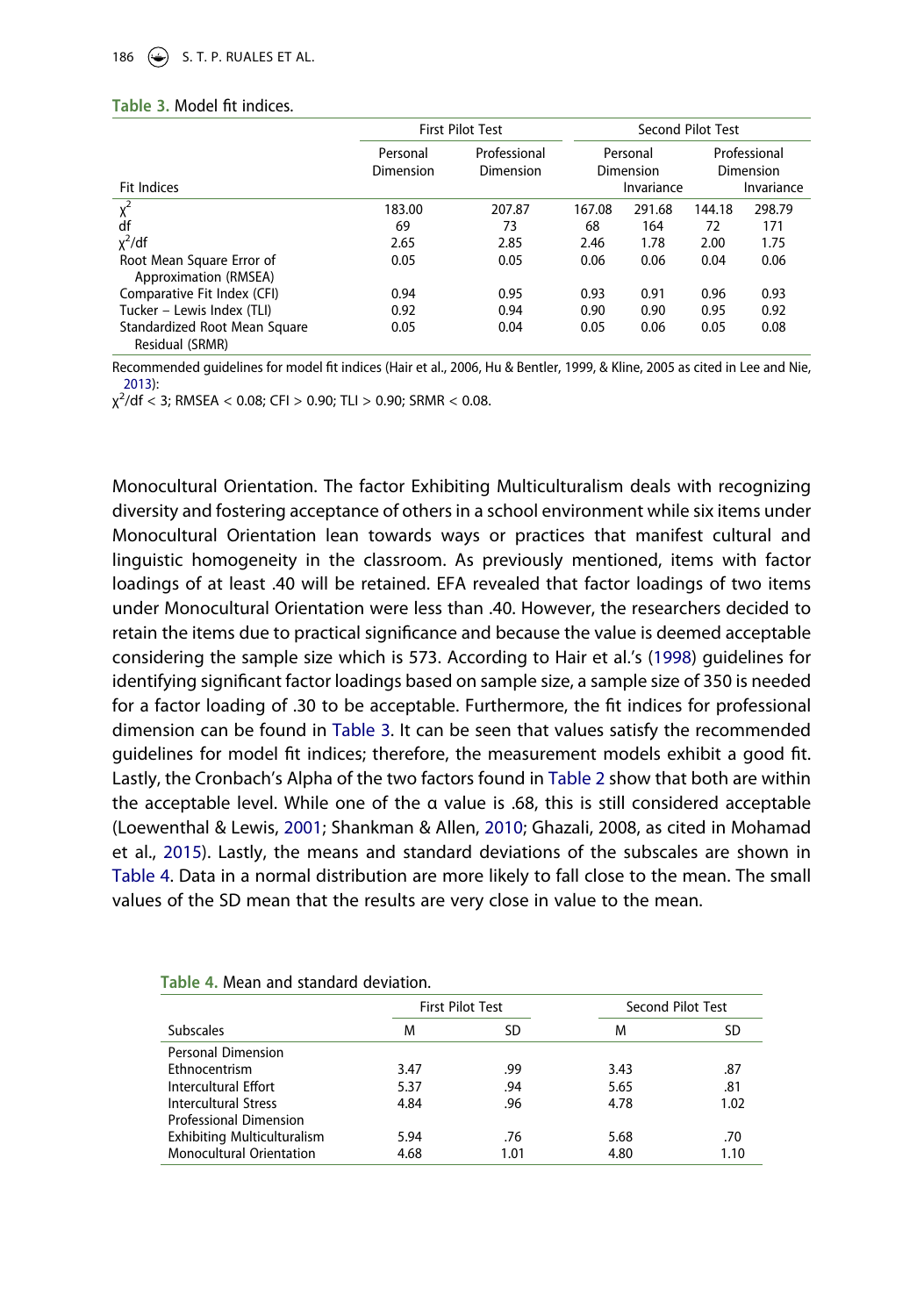### *Second Pilot Testing Procedure and Participants*

To improve the scale's reliability and validity, a second pilot test was conducted. The 28 item scale was utilized. A sample of 461 pre-service teachers from five schools participated in the pilot test. The researchers were only allowed to gather data on a specific schedule the schools have set. Of the five schools, one is privately owned while the rest are state universities. Demographic information of the sample during the second pilot testing can be found in [Table 1](#page-7-0). Even with the reduced number of items, the average time to complete the scale was between 15 and 20 minutes which is similar with the first pilot test.

### *Confirmatory Factor Analysis*

### *Data analysis*

With EFA being able to identify which items should be retained, CFA is done to confirm the factor structure of the variables (Hair et al., [1998;](#page-15-17) Suhr, [2002\)](#page-17-16). A multi-group analysis was also conducted to check group invariance between ethnic minority and ethnic majority. A multi-group analysis is necessary since ethnic majority and ethnic minority teachers may have different interpretations of the construct being measured. In other words, a multi-group analysis is needed to assess whether the scale measures the same construct across different groups.

### *Results and interpretation*

<span id="page-11-1"></span><span id="page-11-0"></span>[Table 2](#page-9-0) shows the factor loadings for ethnic majority and ethnic minority. Although differences can be found in the factor loadings, they were not significant, as it was found that invariance did not change fit. The values of the fit indices in [Table 3](#page-10-0) show that the measurement models exhibit a good fit. While two TLI values are .90, this is still considered acceptable based on various literature (Bentler, 1990, as cited in Kim et al., [2016;](#page-15-19) Lucas-Molina et al., [2017](#page-15-11)). Perry et al. [\(2015\)](#page-16-15) also mentioned in their paper that some type two errors are created due to some researchers' view of Hu and Bentler's suggested cut-offs as golden rules even when caution of using the suggested cut-off values has been explained. Lastly, the means and standard deviations are shown in [Table 4](#page-10-1). The values show a normal distribution since the results fall close in value to the mean.

### **Discussion and Conclusion**

Several studies show that teachers' multicultural sensitivity can significantly improve students' overall performance as well as develop positive attitude towards cultural others. While multicultural sensitivity has direct implication to pre-service teacher education, it is difficult to find a study conducted in the Philippines that focuses on multicultural preservice teacher education, thus, this study worked towards a measurement of multicultural sensitivity among pre-service teachers.

The Philippine Government is responsive to the needs of Lumad and Moro students. The Department of Education has already included the Indigenous Peoples Education (IPED) and the Madrasah Education Programme (MEP) as important areas in the K to 12 Basic Education Programme. Different initiatives have also been pursued by the Philippine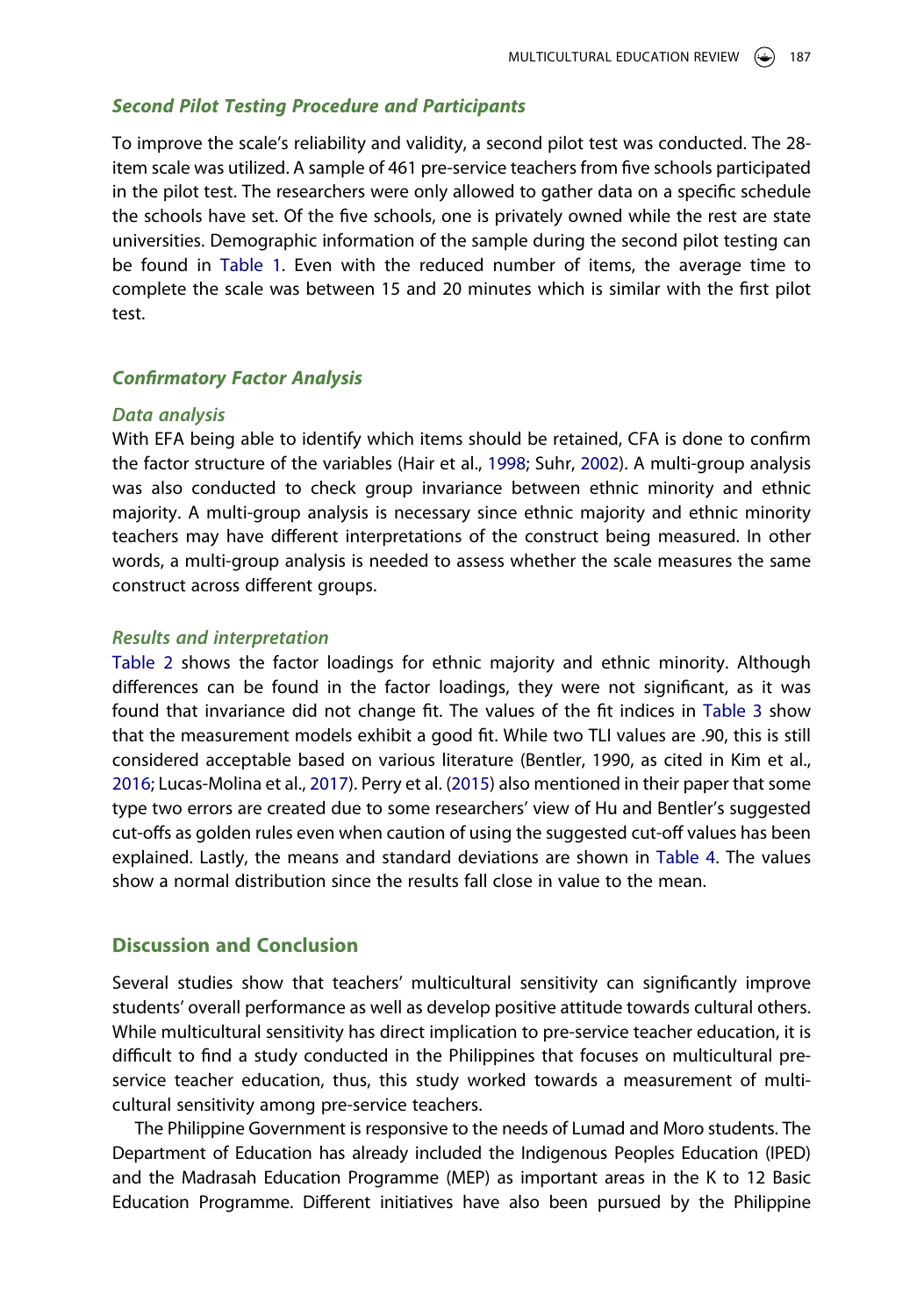Government for teacher quality reforms. However, it is difficult to conclude whether the prescribed teacher education courses are sufficient in preparing pre-service teachers to manage culturally diverse students since as of writing, it is difficult to find Philippine data on pre-service teachers' degree of preparedness in working with culturally diverse students. Therefore, this study can be an initial groundwork towards the collection of much needed data that could help in the improvement of multicultural pre-service teacher education.

Similar to Pohan and Aguilar's ([2001](#page-16-11)) scale on teacher's beliefs on diversity, this study utilized the two-dimensional approach. In this study, the scale has items for personal dimension and professional dimension. For the personal dimension, the factors identified were ethnocentrism, intercultural effort, and intercultural stress while for the professional dimension were exhibiting multiculturalism and monocultural orientation. It should be noted that multicultural awareness, beliefs, and attitudes were spread across the different factors of the scale.

The scale reflects the indicators of multicultural sensitivity (Garcia, 1995, as cited in Hunter & Elias, [2000](#page-15-8)) which are the ability to respect and understand, communicate effectively, and work collaboratively with people of diverse cultural backgrounds. The scale also reflects Banks' dimensions of multicultural education. The factors under personal dimension reflect Banks' 'prejudice reduction' while those under professional dimension reflect 'knowledge construction, equity pedagogy, content integration, and empowering school culture and structure'.

The scale is similar to those that exhibit a multidimensional structure such as the Cultural Diversity Awareness Inventory, Intercultural Sensitivity Scale, Pre-service Teachers Cultural Competence Scale, and Cultural Intelligence Scale. However, the results of this study is not similar to the multicultural sensitivity scale in Jibaja-Rusth et al.'s study ([1994](#page-15-7)) since the measure was found to be unidimensional.

During item development, the items were grouped according to personal dimension and professional dimension. The number of positive and negative items per group were also balanced to control acquiescence. Looking closely at the items that comprise the factors that were found, it was observed that the items were in one direction. However, it can be said that these are not artifactual factors because the items among the factors exhibit different constructs and are substantive. Moreover, the set of items as a group are closely related based on the Cronbach's α per factor which is a measure for scale's homogeneity (Walsh & Betz, 1990, as cited in Ponterotto et al., [1998\)](#page-16-10). In addition, invariance was also tested and it was found that the measurement of the construct is the same for ethnic minority and ethnic majority. Therefore, the construct is interpreted in a conceptually similar manner by both groups and their responses were not dependent on their group membership. Furthermore, multiple fit indices rather than a single fit statistic were evaluated in determining model fit in this study.

Though the scale was developed for and tested in the Philippines, the scale's items are generic in nature due to ethical constraints. Making the items too specific (such as naming an ethnic group) might cross an ethical boundary or offend respondents coming from a mentioned ethnic group. There is however an item on home languages wherein specific examples are given. This item can still be used in a different context by replacing or removing the examples.

During item development, there were items on ethnic minority and ethnic majority groups, culture, religion, and language. After the Exploratory Factor Analysis, a total of 17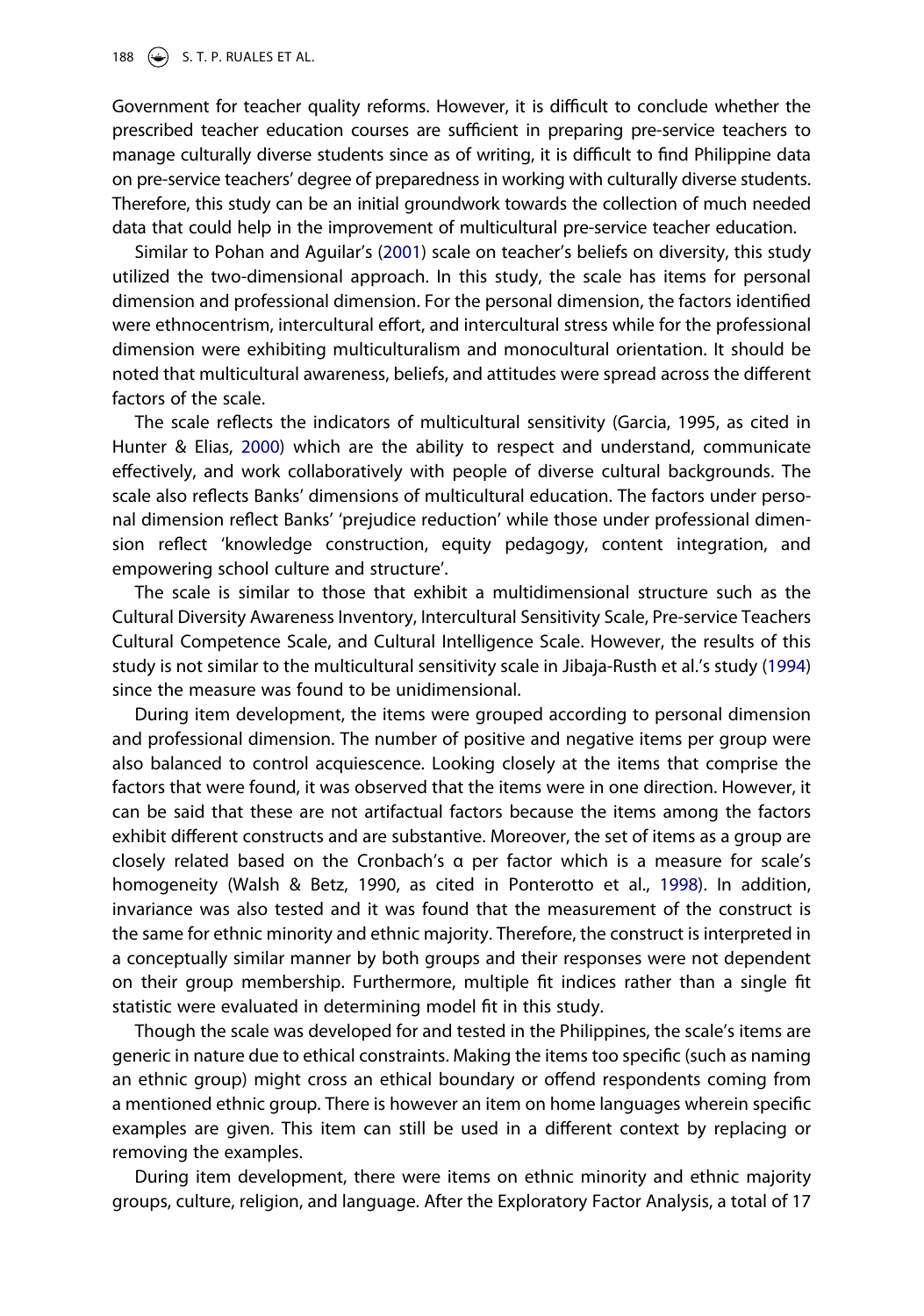items were excluded due to low factor loadings. The low factor loadings can be attributed to the items' redundancy. It is worth noting that all items that specifically mentioned religion were excluded. This – in the context of Mindanao, the concept of religion and culture are tightly intertwined that separate items are not needed.

Teacher education programmes continue to face the challenge of preparing teachers who can ensure classrooms and schools are welcoming to all children. This leads us to the question on pre-service teachers' multicultural sensitivity and their capacity to work with diverse students. Teacher preparation programmes can utilize the scale to examine the multicultural sensitivity of aspiring teachers when they begin the teacher education programme and to determine whether it is able to increase their multicultural sensitivity. Therefore, the scale can be useful in assessing growth in pre-service teachers' multicultural sensitivity. The scale is useful in a broader context since it could encourage discussion about preparing teachers to welcome diversity especially in countries in which multicultural situation is similar to the Philippines. This will undoubtedly contribute to the international conversation on multicultural teacher education.

### **Disclosure Statement**

No potential conflict of interest was reported by the authors.

### **Funding**

This work was supported by KU Leuven's Interfaculty Council for Development Cooperation Scholarships Programme and South Mobility Travel Grants Programme.

### **Notes on contributors**

*Shelanee Theresa P. Ruales* is a doctoral student at KU Leuven and a faculty member (on study leave) at Mindanao State University – Iligan Institute of Technology. She graduated with a BSEd in Home Economics from MSU-IIT and a MAEd in Educational Technology from the University of the Philippines – Diliman. Her research interests are pre-service teacher education, educational technology, and multicultural education.

*Orhan Agirdag* (PhD in Sociology) is an associate professor at the KU Leuven. He is also associated to the University of Amsterdam and a former Fulbright Fellow at the UCLA. His main research interests include inequalities in education, teacher education, multilingualism and religiosity.

*Wim Van Petegem* holds an MSc degree in Electrical Engineering (University of Ghent), an MSc degree in Biomedical Engineering and a PhD degree in Electrical Engineering (KU Leuven). He worked at different universities (in the Netherlands and Canada) and is now professor at KU Leuven. His main research interests are in digital teaching and learning, instructional design, engineering education, intercultural competences, and development cooperation.

### **ORCID**

Shelanee Theresa P. Ruales **b** http://orcid.org/0000-0002-1263-0013 Orhan Agirdag http://orcid.org/0000-0002-5508-1501 Wim Van Petegem **b** http://orcid.org/0000-0002-4553-4407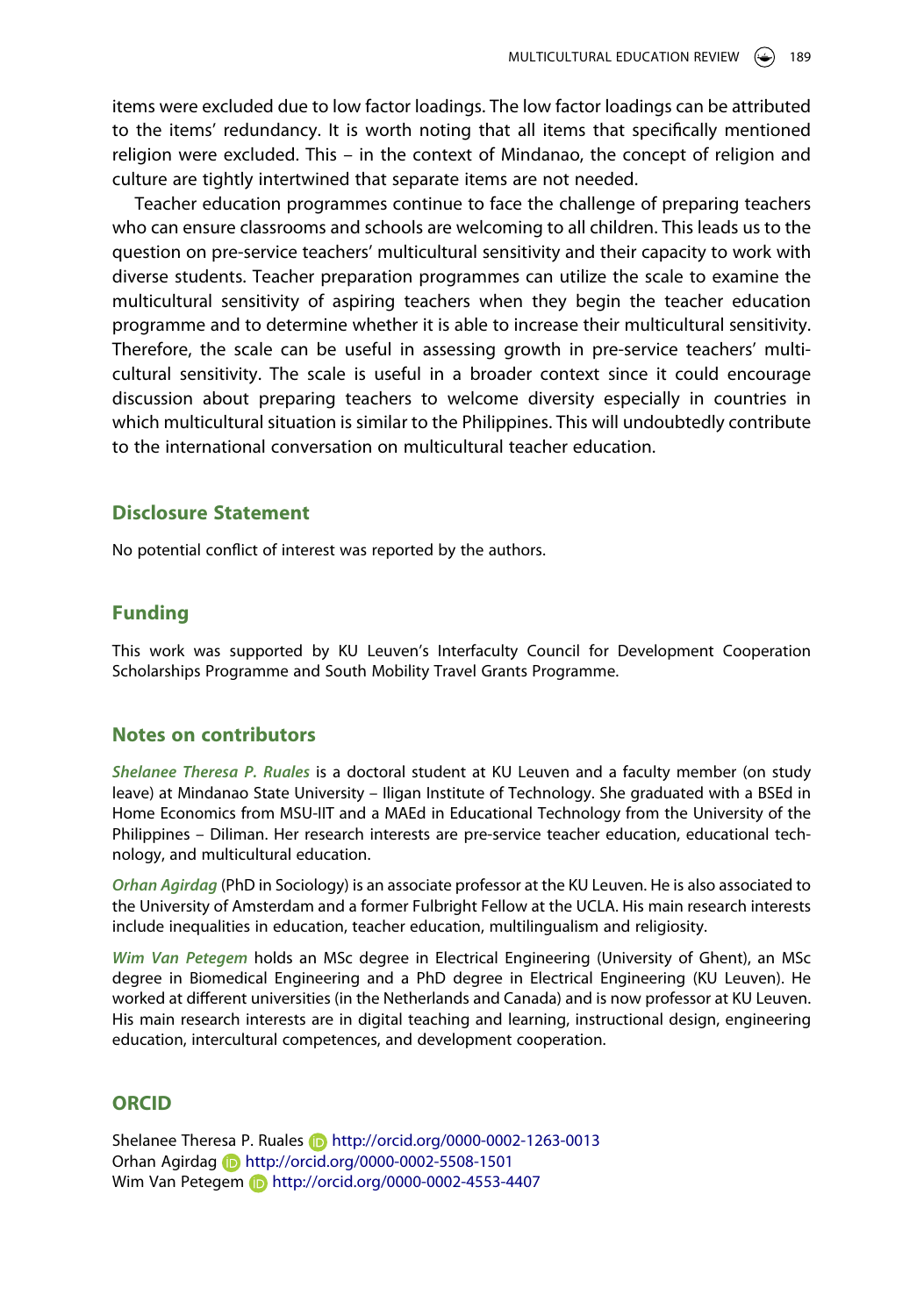190  $\left(\frac{\sqrt{2}}{2}\right)$  S. T. P. RUALES ET AL.

### **References**

- <span id="page-14-8"></span>Agirdag, O., Loobuyck, P., & Van Houtte, M. [\(2012\)](#page-4-0). Determinants of attitudes toward Muslim students among Flemish teachers: A research note. *Journal for the Scientific Study of Religion*, *51*  (2), 368–376. <https://doi.org/10.1111/j.1468-5906.2012.01637.x>
- <span id="page-14-6"></span>Agirdag, O., Merry, M. S., & Van Houtte, M. [\(2016\)](#page-2-0). Teachers' understanding of multicultural education and the correlates of multicultural content integration in Flanders. *Education and Urban Society*, *48*(6), 556–582. <https://doi.org/10.1177/0013124514536610>
- <span id="page-14-3"></span>Alviar-Martin, T., & Ho, L. [\(2011\)](#page-2-1). "So, where do they fit in?" Teachers' perspectives in multi-cultural education and diversity in Singapore. *Teaching and Teacher Education*, *27*(1), 127–135. [https://doi.](https://doi.org/10.1016/j.tate.2010.07.009) [org/10.1016/j.tate.2010.07.009](https://doi.org/10.1016/j.tate.2010.07.009)
- <span id="page-14-1"></span>Anti-Defamation League. ([2013](#page-1-2)). *How do children learn prejudice?* [https://www.adl.org/sites/default/](https://www.adl.org/sites/default/files/documents/assets/pdf/education-outreach/How-Do-Children-Learn-Prejudice.pdf) [files/documents/assets/pdf/education-outreach/How-Do-Children-Learn-Prejudice.pdf](https://www.adl.org/sites/default/files/documents/assets/pdf/education-outreach/How-Do-Children-Learn-Prejudice.pdf)
- <span id="page-14-5"></span>Arizaga, M. P., Bauman, S., Waldo, M., & Castellanos, L. P. ([2005](#page-2-2)). Multicultural sensitivity and interpersonal skills training for preservice teachers. *Journal of Humanistic Counseling, Education and Development*, *44*(2), 198–208. <https://doi.org/10.1002/j.2164-490X.2005.tb00031.x>
- <span id="page-14-10"></span>Banks, J. A. ([2004](#page-4-1)). Multicultural education: Historical development, dimensions and practice. In J. A. Banks & C. A. M. Banks (Eds.), *Handbook of research in multicultural education* (2nd ed., pp. 3–29). Jossey-Bass.
- <span id="page-14-2"></span>Banks, J. A. ([2006](#page-1-3)). *Cultural diversity and education: Foundations, curriculum, and teaching* (5th ed.). Pearson Education, Inc.
- <span id="page-14-9"></span>Banks, J. A. [\(2013](#page-4-2)). The construction and historical development of multicultural education, 1962–2012. *Theory into Practice*, *52*(1), 73–82. <https://doi.org/10.1080/00405841.2013.795444>
- <span id="page-14-17"></span>Billiet, J., Eisinga, R., & Scheepers, P. [\(1996\)](#page-8-0). Ethnocentrism in the low countries: A comparative perspective. *Journal of Ethnic and Migration Studies*, *22*(3), 401–416. [https://doi.org/10.1080/](https://doi.org/10.1080/1369183X.1996.9976547) [1369183X.1996.9976547](https://doi.org/10.1080/1369183X.1996.9976547)
- <span id="page-14-18"></span>Bowen, N. K. [\(2014\)](#page-8-1). *Requesting and using modification indices in MPlus*. The University of North Carolina at Chapel Hill. [http://ssw.unc.edu/sswsig/sites/default/files/Modification%20Indices%](http://ssw.unc.edu/sswsig/sites/default/files/Modification%20Indices%20in%20Mplus%20%28NK%20Bowen%29.pdf) [20in%20Mplus%20%28NK%20Bowen%29.pdf](http://ssw.unc.edu/sswsig/sites/default/files/Modification%20Indices%20in%20Mplus%20%28NK%20Bowen%29.pdf)
- <span id="page-14-16"></span>Brown, T. A. [\(2006\)](#page-8-2). *Confirmatory factor analysis for applied research*. The Guilford Press.
- <span id="page-14-4"></span>Castro, A. J. [\(2010\)](#page-2-3). Themes in the research on pre-service teachers' views of cultural diversity: Implications for researching millennial preservice teachers. *Educational Researcher*, *39*(3), 198–210. <https://doi.org/10.3102/0013189X10363819>
- <span id="page-14-0"></span>Cha, Y., & Ham, S. [\(2014\)](#page-1-4). The institutionalization of multicultural education as a global policy agenda. *Asia-Pacific Education Researcher*, *23*(1), 83–91. [https://doi.org/10.1007/s40299-013-](https://doi.org/10.1007/s40299-013-0088-7) [0088-7](https://doi.org/10.1007/s40299-013-0088-7)
- <span id="page-14-12"></span>Chen, G.-M., & Starosta, W. J. ([2000](#page-5-0)). The development and validation of the intercultural sensitivity scale. *Human Communication*, *3*(1), 1–15. [http://digitalcommons.uri.edu/cgi/viewcontent.cgi?arti](http://digitalcommons.uri.edu/cgi/viewcontent.cgi?article=1035%26context= com_facpubs) [cle=1035&context= com\\_facpubs](http://digitalcommons.uri.edu/cgi/viewcontent.cgi?article=1035%26context= com_facpubs)
- <span id="page-14-15"></span>Clarke, G. ([2001](#page-8-3)). From ethnocide to ethnodevelopment? Ethnic minorities and indigenous peoples in Southeast Asia. *Third World Quarterly*, *22*(3), 413–436. [https://doi.org/10.1080/](https://doi.org/10.1080/01436590120061688)  [01436590120061688](https://doi.org/10.1080/01436590120061688)
- <span id="page-14-11"></span>Cummins, J. [\(2016\)](#page-4-3). Intercultural education and academic achievement: A framework for school-based policies in multilingual schools. *Intercultural Education*, *26*(6), 455–468. [https://doi.](https://doi.org/10.1080/14675986.2015.1103539) [org/10.1080/14675986.2015.1103539](https://doi.org/10.1080/14675986.2015.1103539)
- <span id="page-14-7"></span>Foronda, C. L. [\(2008\)](#page-3-0). A concept analysis of cultural sensitivity. *Journal of Transcultural Nursing*, *19*(3), 207–212. <https://doi.org/10.1177/1043659608317093>
- <span id="page-14-13"></span>Fritz, W., Graf, A., Hentze, J., Mӧllenberg, A., & Chen, G.-M. ([2005](#page-6-0)). An examination of Chen and Starosta's model of intercultural sensitivity in Germany and United States. *Intercultural Communication Studies*, *14*(1), 53–64. [http://digitalcommons.uri.edu/cgi/viewcontent.cgi?arti](http://digitalcommons.uri.edu/cgi/viewcontent.cgi?article=1024%26context=%A0com_facpubs) [cle=1024&context= com\\_facpubs](http://digitalcommons.uri.edu/cgi/viewcontent.cgi?article=1024%26context=%A0com_facpubs)
- <span id="page-14-14"></span>Fritz, W., Mӧllenberg, A., & Chen, G.-M. [\(2002](#page-6-0)). Measuring intercultural sensitivity in different cultural contexts. *Intercultural Communication Studies*, *11*(2), 165–176. [http://digitalcommons.uri.edu/cgi/](http://digitalcommons.uri.edu/cgi/viewcontent.cgi?article=%A01019%26context=com_facpubs) [viewcontent.cgi?article= 1019&context=com\\_facpubs](http://digitalcommons.uri.edu/cgi/viewcontent.cgi?article=%A01019%26context=com_facpubs)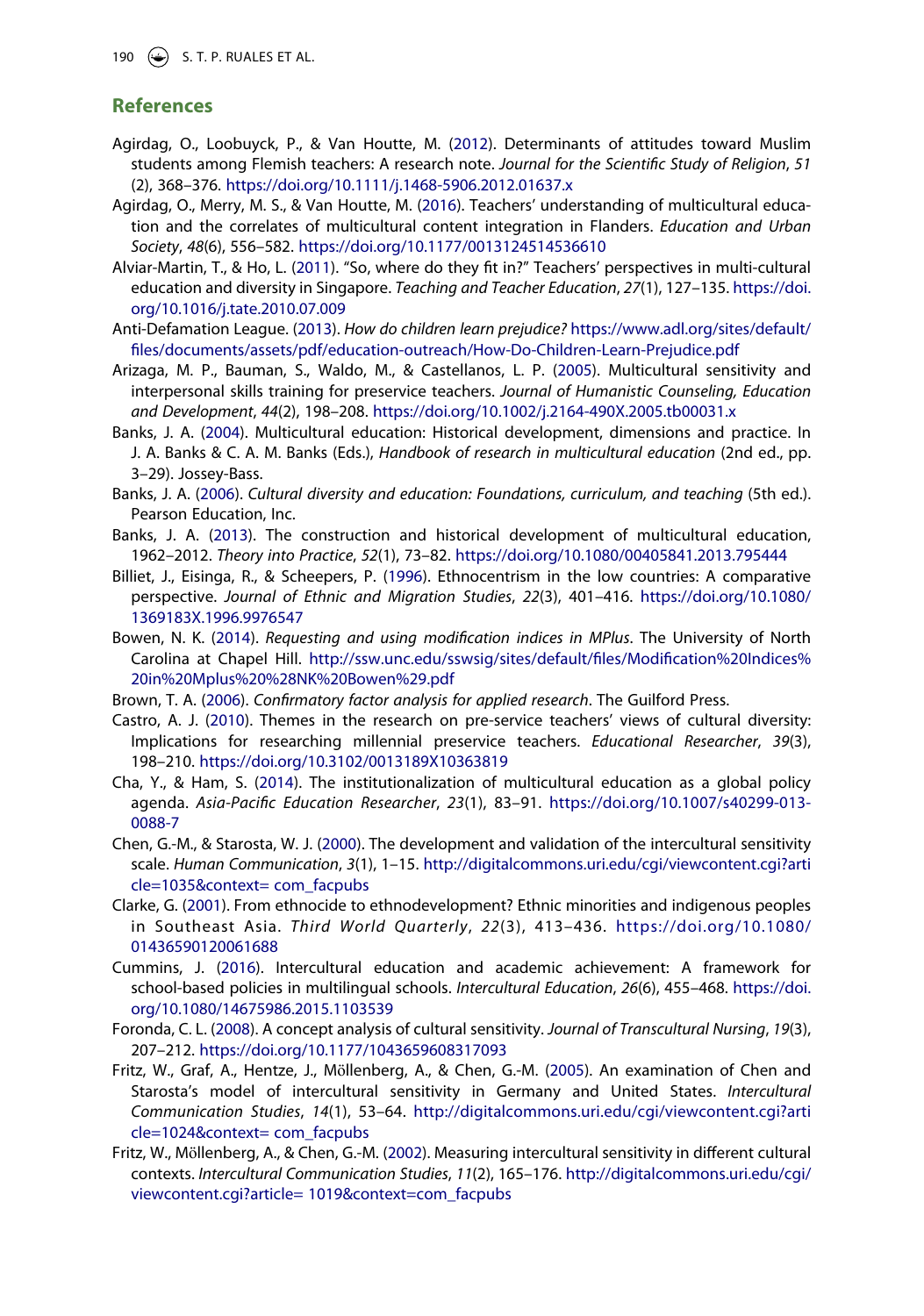- <span id="page-15-6"></span>Gayle-Evans, G., & Michael, D. [\(2006\)](#page-2-3). A study of pre-service teachers' awareness of multicultural issues. *Multicultural Perspectives*, *8*(1), 44–50. [https://doi.org/10.1207/s15327892mcp0801\\_8](https://doi.org/10.1207/s15327892mcp0801_8)
- <span id="page-15-1"></span>Green, R. L. [\(2005\)](#page-2-4). *Expectations: How teacher expectations can increase student achievement and assist in closing the achievement gap*. SRA/McGraw-Hill.
- <span id="page-15-13"></span>Guyton, E. M., & Wesche, M. V. ([2005](#page-5-1)). The multicultural efficacy scale: Development, item selection, and reliability. *Multicultural Perspectives*, *7*(4), 21–29. [https://doi.org/10.1207/](https://doi.org/10.1207/s15327892mcp0704_4)  [s15327892mcp0704\\_4](https://doi.org/10.1207/s15327892mcp0704_4)
- <span id="page-15-2"></span>Hachfeld, A., Hahn, A., Schroeder, S., Anders, Y., Stanat, P., & Kunter, M. [\(2011\)](#page-2-5). Assessing teachers' multicultural and egalitarial beliefs: The teacher cultural beliefs scale. *Teaching and Teacher Education*, *27*(6), 986–996. <https://doi.org/10.1016/j.tate.2011.04.006>
- <span id="page-15-17"></span>Hair, J. F., Jr., Anderson, R. E., Tatham, R. L., & Black, W. C. ([1998](#page-8-4)). *Multivariate data analysis* (5th ed.). Prentice-Hall, Inc.
- <span id="page-15-15"></span>Hammer, M. R. [\(2011\)](#page-5-2). Additional cross-cultural validity testing of the intercultural development inventory. *International Journal of Intercultural Relations*, *35*(4), 474–487. [https://doi.org/10.1016/j.](https://doi.org/10.1016/j.ijintrel.2011.02.014) [ijintrel.2011.02.014](https://doi.org/10.1016/j.ijintrel.2011.02.014)
- <span id="page-15-14"></span>Henry, G. B. [\(1986\)](#page-5-0). *Cultural diversity awareness inventory*. Hampton University Mainstreaming Outreach Project. <http://files.eric.ed.gov/fulltext/ED282657.pdf>
- <span id="page-15-12"></span>Hong, W. ([2010](#page-4-1)). Multicultural education in Korea: Its development, remaining issues, and global implications. *Asia Pacific Education Review*, *11*(3), 387–395. [https://doi.org/10.1007/s12564-010-](https://doi.org/10.1007/s12564-010-9089-x) [9089-x](https://doi.org/10.1007/s12564-010-9089-x)
- <span id="page-15-9"></span>Hughes, K. H., & Hood, L. J. [\(2007\)](#page-3-1). Teaching methods and an outcome tool for measuring cultural sensitivity in undergraduate nursing students. *Journal of Transcultural Nursing*, *18*(1), 57–62. <https://doi.org/10.1177/1043659606294196>
- <span id="page-15-8"></span>Hunter, L., & Elias, M. [\(2000\)](#page-3-2). Interracial friendships, multicultural sensitivity, and social competence: How are they related? *Journal of Applied Developmental Psychology*, *20*(4), 551–573. [https://doi.](https://doi.org/10.1016/S0193-3973(99)00028-3) [org/10.1016/S0193-3973\(99\)00028-3](https://doi.org/10.1016/S0193-3973(99)00028-3)
- <span id="page-15-10"></span>Irvine, J. J., & Hawley, W. D. [\(2011\)](#page-4-4). *Culturally responsive pedagogy*. Education Week. [https://www.](https://www.edweek.org/media/crt_research.pdf) [edweek.org/media/crt\\_research.pdf](https://www.edweek.org/media/crt_research.pdf)
- <span id="page-15-3"></span>Jensen, B., Whiting, E. F., & Chapman, S. ([2018](#page-2-5)). Measuring the multicultural dispositions of preservice teachers. *Journal of Psychoeducational Assessment, 36*(2), 120–135. https://doi.org/ 10.1177/0734282916662426
- <span id="page-15-7"></span>Jibaja-Rusth, M. L., Kingery, P. M., Holocomb, J. D., Jr Buckner, W. P., & Pruitt, B. E. [\(1994\)](#page-3-3). Development of a multicultural sensitivity scale. *Journal of Health Education*, *25*(6), 350–357. <https://doi.org/10.1080/10556699.1994.10603060>
- <span id="page-15-19"></span>Kim, H., Ku, B., Kim, J. Y., Park, Y.-J., & Park, Y.-B. [\(2016\)](#page-11-0). Confirmatory and exploratory factor analysis for validating the phlegm pattern questionnaire for healthy subjects. *Evidence-Based Complementary and Alternative Medicine*, *2696019*, 1–8. https://doi.org/10.1155/2016/2696019
- <span id="page-15-0"></span>Kinzler, K. O. [\(2016\)](#page-1-2). How kids learn prejudice. *The New York Times*. [https://www.nytimes.com/2016/](https://www.nytimes.com/2016/10/23/opinion/sunday/how-kids-learn-prejudice.html) [10/23/opinion/sunday/how-kids-learn-prejudice.html](https://www.nytimes.com/2016/10/23/opinion/sunday/how-kids-learn-prejudice.html)
- <span id="page-15-4"></span>Ladson-Billings, G. C. ([1999\)](#page-2-6). Preparing teachers for diverse student populations: A critical race theory perspective. *Review of Research in Education*, *24*(1), 211–247. [https://doi.org/10.3102/](https://doi.org/10.3102/0091732X024001211) [0091732X024001211](https://doi.org/10.3102/0091732X024001211)
- <span id="page-15-16"></span>Larke, P. J. [\(1990\)](#page-5-3). Cultural diversity awareness inventory: Assessing the sensitivity of preservice teachers. *Action in Teacher Education*, *12*(3), 23–30. [https://doi.org/10.1080/01626620.1990.](https://doi.org/10.1080/01626620.1990.10734396) [10734396](https://doi.org/10.1080/01626620.1990.10734396)
- <span id="page-15-18"></span>Loewenthal, K., & Lewis, C. A. [\(2001\)](#page-8-2). *An introduction to psychological tests and scales* (2nd ed.). Taylor and Francis Ltd.
- <span id="page-15-11"></span>Lucas-Molina, Pérez-Albéniz, Ortuño-Sierra, & Fonseca-Pedrero. ([2017](#page-4-5)). Dimensional structure and measurement invariance of the Interpersonal Reactivity Index (IRI) across gender. *Psicothema*, *29*  (4), 590–595. <https://doi.org/10.7334/psicothema2017.19>
- <span id="page-15-5"></span>Milner, H. R., Flowers, L. A., Moore, E., Jr., Moore, J. L., III, & Flowers, T. A. ([2003](#page-2-7)). Preservice teachers' awareness of multiculturalism and diversity. *The High School Journal*, *87*(1), 63–70. [https://doi.org/](https://doi.org/10.1353/hsj.2003.0018) [10.1353/hsj.2003.0018](https://doi.org/10.1353/hsj.2003.0018)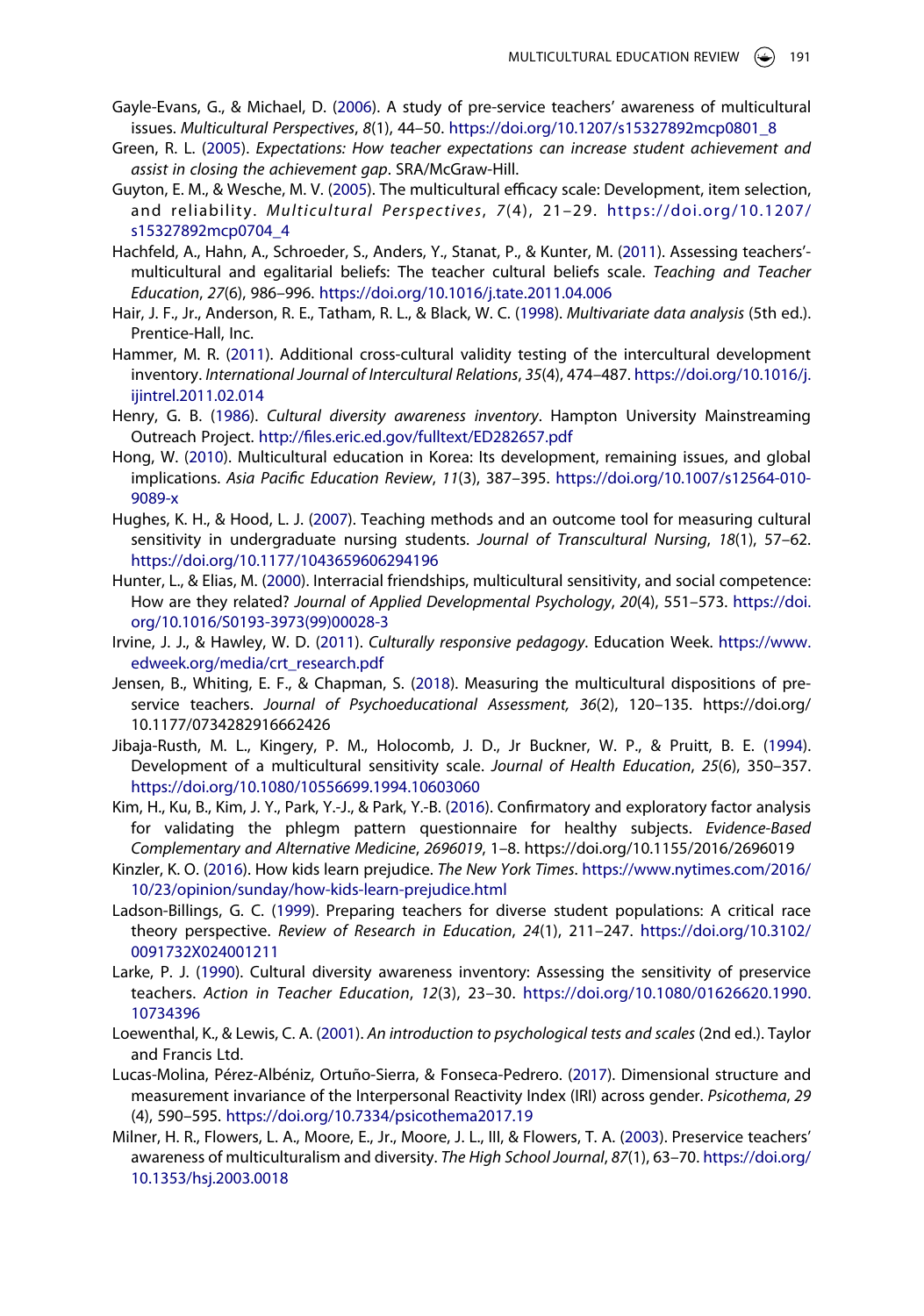- 192  $\left(\frac{1}{2}\right)$  S. T. P. RUALES ET AL.
- <span id="page-16-1"></span>Mitchell, R. [\(2013\)](#page-1-2). *Fighting prejudice and admitting it*. Harvard University. [http://news.harvard.edu/](http://news.harvard.edu/gazette/story/2013/11/fighting-prejudice-by-admitting-it/) [gazette/story/2013/11/fighting-prejudice-by-admitting-it/](http://news.harvard.edu/gazette/story/2013/11/fighting-prejudice-by-admitting-it/)
- <span id="page-16-14"></span>Mohamad, M. M., Sulaiman, N. L., Sern, L. C., & Salleh, K. M. ([2015](#page-10-2)). Measuring the validity and reliability of research instruments. *Procedia - Social and Behavioral Sciences*, *204*, 164–171. [https://](https://doi.org/10.1016/j.sbspro.2015.08.129) [doi.org/10.1016/j.sbspro.2015.08.129](https://doi.org/10.1016/j.sbspro.2015.08.129)
- <span id="page-16-12"></span>Munroe, A., & Pearson, C. ([2006](#page-5-4)). The Munroe multicultural attitude scale questionnaire: A new instrument for multicultural studies. *Educational and Psychological Measurement*, *66*(5), 819–834. <https://doi.org/10.1177/0013164405285542>
- <span id="page-16-8"></span>Nadelson, L. S., Boham, M. D., Conlon-Khan, L., Fuentealba, M. J., Hall, C. J., Hoetker, G. A., Hooley, D. S., Jang, B. S., Luckey, K. L., Moneymaker, K. J., Shapiro, M. A., & Zenkert, A. J. [\(2012\)](#page-4-6). A shifting paradigm: Preservice teachers' multicultural attitudes and efficacy. *Urban Education*, *47*  (6), 1183–1208. <https://doi.org/10.1177/0042085912449750>
- <span id="page-16-9"></span>Ohio State University. [\(1988\)](#page-5-5). *Results from a survey of multicultural attitudes and competencies among students completing student teaching from the College of Education at Ohio State University, 1985*– *86*. Educational Resources Information Center (ERIC). [http://files.eric.ed.gov/fulltext/ED293793.](http://files.eric.ed.gov/fulltext/ED293793.pdf) [pdf](http://files.eric.ed.gov/fulltext/ED293793.pdf)
- <span id="page-16-2"></span>Oxford Brookes University. [\(2017\)](#page-1-2). *Dealing with prejudice and stereotyping: A guide for parents*. [https://www.brookes.ac.uk/nursery/policies/dealing-with-prejudice-and-stereotyping-a-guide](https://www.brookes.ac.uk/nursery/policies/dealing-with-prejudice-and-stereotyping-a-guide-for-parents/)[for-parents/](https://www.brookes.ac.uk/nursery/policies/dealing-with-prejudice-and-stereotyping-a-guide-for-parents/)
- <span id="page-16-4"></span>Palces, K. R. M., Abulencia, A. S., & Reyes, W. M. ([2015](#page-3-4)). Predicting the priorities of multicultural education in a Philippine teacher education institution: An exploratory study. *EDUCARE: International Journal for Educational Studies*, *8*(1), 63–72.

[https://mindamas-journals.com/educare/article/download/178/177.pdf.](https://mindamas-journals.com/educare/article/download/178/177.pdf)

- <span id="page-16-15"></span>Perry, J. L., Nicholls, A. R., Clough, P. J., & Crust, J. L. ([2015](#page-11-1)). Assessing model fit: Caveats and recommendation for confirmatory factor analysis and exploratory structural equation modelling. *Measurement in Physical Education and Exercise Science*, *19*(1), 12–21. [https://doi.org/](https://doi.org/10.1080/1091367X.2014.952370) [10.1080/1091367X.2014.952370](https://doi.org/10.1080/1091367X.2014.952370)
- <span id="page-16-13"></span>Petrović, D. S., Starčević, J., Chen, G.-M., & Komnenić, D. [\(2015\)](#page-6-0). Intercultural sensitivity scale: Proposal for a modified Serbian version. *Psihologija*, *48*(3), 199–212. [https://doi.org/10.2298/](https://doi.org/10.2298/PSI1503199P) [PSI1503199P](https://doi.org/10.2298/PSI1503199P)
- <span id="page-16-11"></span>Pohan, C. A., & Aguilar, T. E. ([2001](#page-5-3)). Measuring educators' beliefs about diversity in personal and professional contexts. *American Educational Research Journal*, *38*(1), 159–182. [https://doi.org/10.](https://doi.org/10.3102/00028312038001159) [3102/00028312038001159](https://doi.org/10.3102/00028312038001159)
- <span id="page-16-10"></span>Ponterotto, J. G., Baluch, S., Greig, T., & Rivera, L. [\(1998\)](#page-5-6). Development and initial score validation of the teacher multicultural attitude survey. *Educational and Psychological Measurement*, *58*(6), 1002–1016. <https://doi.org/10.1177/0013164498058006009>
- <span id="page-16-5"></span>Ramos, M., Brown, E., Guzman, L., & Hickman, S. [\(2015\)](#page-3-5). *Understanding and measuring providers'/ teachers' cultural sensitivity with families: Lessons learned and measurement recommendations*. OPRE Report 2015-55. Office of Planning, Research and Evaluation, Administration for Children and Families, U.S. Department of Health and Human Services.
- <span id="page-16-0"></span>Rego, M. A. S., & Nieto, S. ([2000](#page-1-5)). Multicultural/intercultural teacher education in two contexts: Lessons from the United States and Spain. *Teaching and Teacher Education*, *16*(4), 413–427. [https://doi.org/10.1016/S0742-051X\(00\)00003-2](https://doi.org/10.1016/S0742-051X(00)00003-2)
- <span id="page-16-7"></span>Resnicow, K., Baranowski, T., Ahluwalia, J. S., & Braithwaite, R. L. [\(1998\)](#page-3-6). Cultural sensitivity in public health: Defined and demystified. *Ethnicity & Disease*, *9*(1), 10–21. https://chip.uconn.edu/wpcontent/uploads/sites/1245/2019/05/Resnicow-et-al-1999-Cultural-Sensitivity-in-Public-Health-Defined-and-Demystified.pdf
- <span id="page-16-3"></span>Reyes, C. M., Mina, C. D., & Asis, R. D. ([2017](#page-2-8)). *Inequality of opportunities among ethnic groups in the Philippines* (WIDER Working Paper No. 154/2017). United Nations University World Institute for Development Economics Research. https://doi.org/10.35188/UNU-WIDER/2017/380–6 doi:[10.35188/UNU-WIDER/2017/380-6](https://doi.org/10.35188/UNU-WIDER/2017/380-6)
- <span id="page-16-6"></span>Ridley, C. R., Mendoza, D. W., Kanitz, B. E., Angermeier, L., & Zenk, R. [\(1994\)](#page-3-7). Cultural sensitivity in multicultural counseling: A perceptual schema. *Journal of Counseling Psychology*, *41*(2), 125–136. <https://doi.org/10.1037/0022-0167.41.2.125>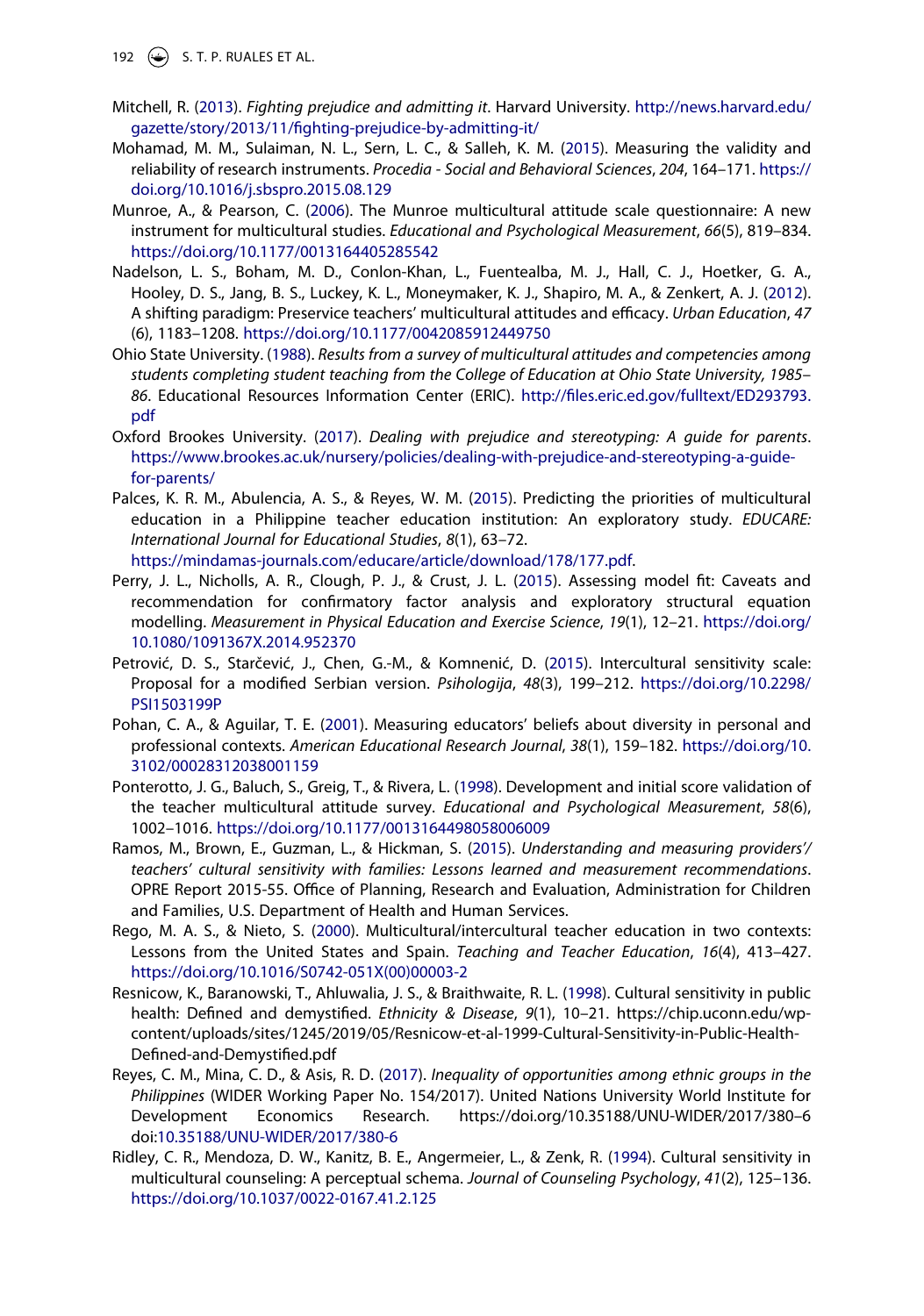- <span id="page-17-10"></span>Roh, S. ([2015](#page-4-7)). A study of the multicultural efficacy of pre-service secondary teachers in Korea and their experience in multiculturalism and multicultural education. *Advanced Science and Technology Letters*, *96*(IRTT 2015), 36–39. http://modul.repo.mercubuana-yogya.ac.id/modul/ files/openjournal/OpenJournalOfScience/9\_76.pdf
- <span id="page-17-15"></span>Rovillos, R. D., & Morales, D. N. [\(2002\)](#page-8-3). *Indigenous peoples/ethnic minorities and poverty reduction*. Asian Development Bank.
- <span id="page-17-0"></span>Rubio, C. M. [\(2009\)](#page-2-9). Effective teachers – professional and personal skills. *ENSAYOS. Revista de la Facultad de Educación de Albacete*, *24*, 35–46. [https://pdfs.semanticscholar.org/f903/cba80](https://pdfs.semanticscholar.org/f903/cba80f6028993285873021e5005ea05d92cd.pdf?_ga=2.201478104.876745095.1597582879-633135214.1597582879%A0) [f6028993285873021e5005ea05d92cd.pdf?\\_ga=2.201478104.876745095.1597582879-](https://pdfs.semanticscholar.org/f903/cba80f6028993285873021e5005ea05d92cd.pdf?_ga=2.201478104.876745095.1597582879-633135214.1597582879%A0)  [633135214.1597582879](https://pdfs.semanticscholar.org/f903/cba80f6028993285873021e5005ea05d92cd.pdf?_ga=2.201478104.876745095.1597582879-633135214.1597582879%A0)
- <span id="page-17-6"></span>Russell, M., & Russell, J. A. ([2014](#page-4-0)). Preservice science teachers and cultural diversity awareness. *Electronic Journal of Science Education*, *18*(3), 1–20. [http://ejse.southwestern.edu/article/view/](http://ejse.southwestern.edu/article/view/12813) [12813](http://ejse.southwestern.edu/article/view/12813)
- <span id="page-17-11"></span>Schoorman, D., & Bogotch, I. [\(2010\)](#page-4-8). Conceptualisations of multicultural education among teachers: Implications for practice in universities and schools. *Teaching and Teacher Education*, *26*(4), 1041–1048. <https://doi.org/10.1016/j.tate.2009.10.047>
- <span id="page-17-18"></span>Shankman, M. L., & Allen, S. J. (Eds.). ([2010\)](#page-10-3). *Emotionally intelligent leadership for students: Facilitation and activity guide*. Jossey – Bass.
- <span id="page-17-5"></span>Solidarity Philippines Australia Network. [\(2002\)](#page-2-10). *Mindanao: Cultural diversity*. Center for Philippine Concerns Australia. <http://cpcabrisbane.org/Kasama/2002/V16n2/Mindanao.htm>
- <span id="page-17-9"></span>Spanierman, L. B., Oh, E., Heppner, P. P., Nevilla, H. A., Mobley, M., Wright, C. V., Dillon, F. R., & Navarro, R. ([2011](#page-4-9)). The multicultural teaching competency scale: Development and initial validation. *Urban Education*, 46(3), 440–464.https://doi.org/10.1177/0042085910377442
- <span id="page-17-13"></span>Spinthourakis, J. A., Karatzia-Stavlioti, E., & Roussakis, Y. ([2009](#page-6-1)). Pre-service teacher intercultural sensitivity assessment as a basis for addressing multiculturalism. *Intercultural Education*, *20*(3), 267–276. <https://doi.org/10.1080/14675980903138624>
- <span id="page-17-7"></span>Stinson, D. W. ([2009\)](#page-4-5). Mathematics teacher educators as cultural workers: A dare to those who dare to teach (urban?) teachers. *Journal of Urban Mathematics Education*, *2*(2), 1–5. [http://ed-osprey.](http://ed-osprey.gsu.edu/ojs/index.php/JUME/article/view/54/28) [gsu.edu/ojs/index.php/JUME/article/view/54/28](http://ed-osprey.gsu.edu/ojs/index.php/JUME/article/view/54/28)
- <span id="page-17-16"></span>Suhr, D. ([2002](#page-8-4)). *Exploratory or confirmatory factor analysis?* SAS Institute Inc. [http://www2.sas.com/](http://www2.sas.com/proceedings/sugi31/200-31.pdf) [proceedings/sugi31/200-31.pdf](http://www2.sas.com/proceedings/sugi31/200-31.pdf)
- <span id="page-17-14"></span>Tamam, E. [\(2010\)](#page-6-0). Examining Chen and Starosta's model of intercultural sensitivity in a multiracial collectivist country. *Journal of Intercultural Communication*, *39*(3), 173–183. [https://doi.org/10.](https://doi.org/10.1080/17475759.2010.534860) [1080/17475759.2010.534860](https://doi.org/10.1080/17475759.2010.534860)
- <span id="page-17-17"></span>Teo, T., & Fan, X. ([2013](#page-8-5)). Coefficient alpha and beyond: Issues and alternatives for educational research. *Asia-Pacific Education Researcher*, *22*(2), 209–213. [https://doi.org/10.1007/s40299-013-](https://doi.org/10.1007/s40299-013-0075-z) [0075-z](https://doi.org/10.1007/s40299-013-0075-z)
- <span id="page-17-8"></span>Thomas, S., & Kearney, J. ([2008](#page-4-5)). Teachers working in culturally diverse classrooms: Implications for the development of professional standards for teacher education. *Asia-Pacific Journal of Teacher Education*, *36*(2), 105–120. <https://doi.org/10.1080/13598660801971625>
- <span id="page-17-1"></span>United Nations. ([2015](#page-2-11)). *Sustainable development goals*. [https://www.un.org/](https://www.un.org/sustainabledevelopment/) [sustainabledevelopment/](https://www.un.org/sustainabledevelopment/)
- <span id="page-17-4"></span>United Nations Development Programme. ([2013](#page-2-12)). *Indigenous peoples in the Philippines*. [http://www.](http://www.ph.undp.org/content/philippines/en/home/library/democratic_ governance/FastFacts-IPs.html) [ph.undp.org/content/philippines/en/home/library/democratic\\_ governance/FastFacts-IPs.html](http://www.ph.undp.org/content/philippines/en/home/library/democratic_ governance/FastFacts-IPs.html)
- <span id="page-17-12"></span>Van Dyne, L., Ang, S., & Kho, C. [\(2008](#page-5-7)). Development and validation of the CQS: The cultural intelligence scale. In S. Ang & L. Van Dyne (Eds.), *Handbook of cultural intelligence: Theory, measurement, and application* (pp. 16–38). Taylor & Francis.
- <span id="page-17-2"></span>Villegas, A. M., & Lucas, T. ([2002](#page-2-13)). Preparing culturally responsive teachers: Rethinking the curriculum. *Journal of Teacher Education*, *53*(1), 20–32. [https://doi.org/10.1177/](https://doi.org/10.1177/0022487102053001003)  [0022487102053001003](https://doi.org/10.1177/0022487102053001003)
- <span id="page-17-3"></span>Vincent, S. K., Kirby, A. T., Deeds, J. P., & Faulkner, P. E. ([2014](#page-2-14)). The evaluation of multicultural teaching concerns among pre-service teachers in the South. *Journal of Agricultural Education*, *55*  (1), 152–166. https://doi.org/10.5032/jae.2014.01152